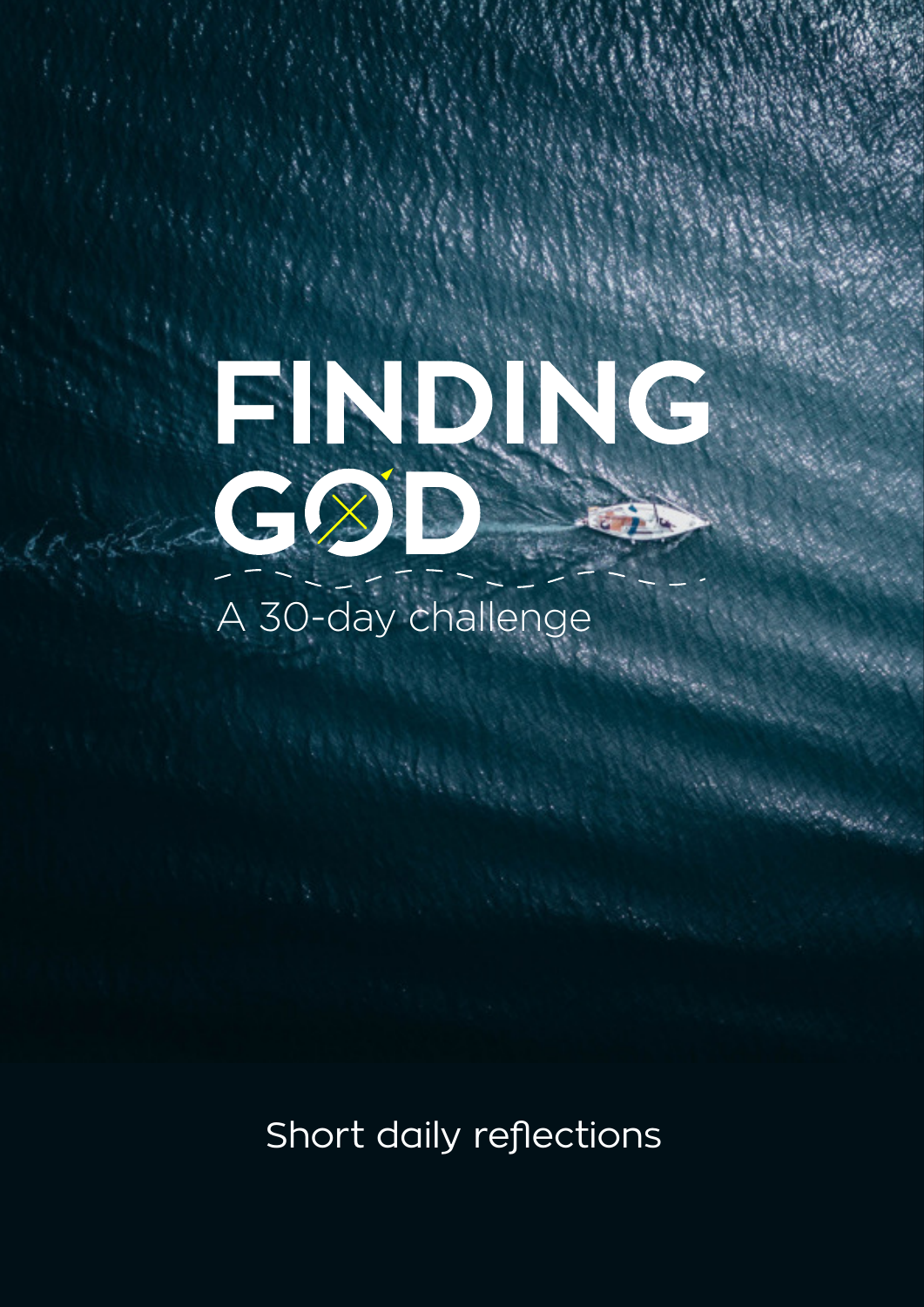### **THE GOD WHO WANTS TO BE KNOWN.**

**Watson** 

We believe that if you seek God with an open heart and an open mind, you will find him. He will make himself known to you.

For some, that happens quickly; for others it takes longer – more of a gradual journey over months and years.

But, wherever you are with God – whether you feel you have never known him, whether you're unsure if there's really anything in this, or you feel distant having known him in the past – this 30-day guide is a great starting point.

So that's the challenge. Watch the talk in our Sunday morning meeting, then set aside 10 minutes each day from Monday to Saturday to reflect on a personal question, record some of your thoughts in a notebook or journal, and pray a simple prayer.

Journey with us for these 30 days and pray as if God is real. You have nothing to lose and, potentially, everything to gain.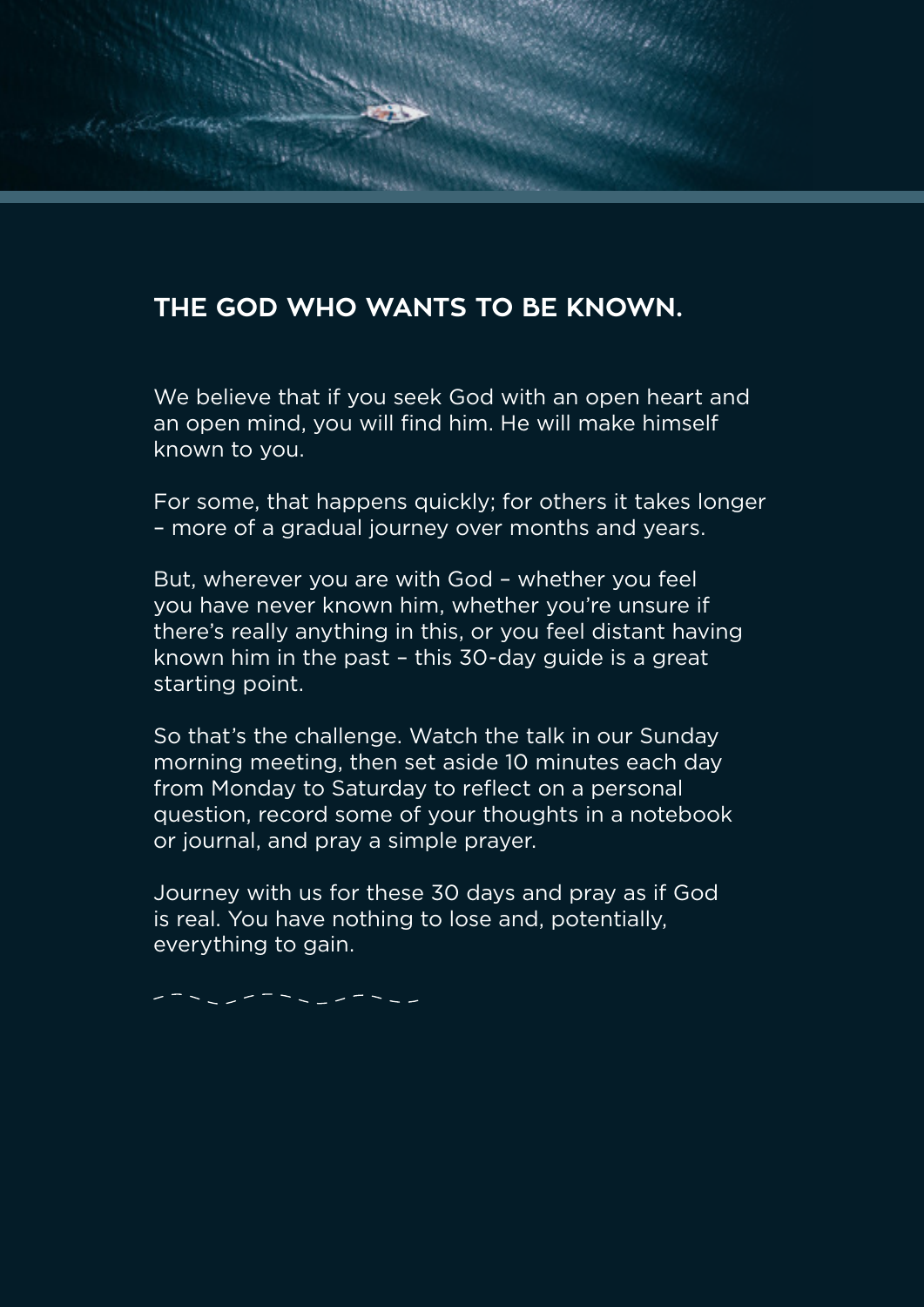### **WEEK 1 LONGING**

**MAGIN** 

As the deer pants for streams of water, so my soul pants for you, my God. My soul thirsts for God, for the living God. When can I go and meet with God? My tears have been my food day and night, while people say to me all day long, 'Where is your God?'

These things I remember as I pour out my soul: how I used to go to the house of God under the protection of the Mighty One with shouts of joy and praise among the festive throng.

Why, my soul, are you downcast? Why so disturbed within me? Put your hope in God, for I will yet praise him, my Saviour and my God.

Psalm 42:1–5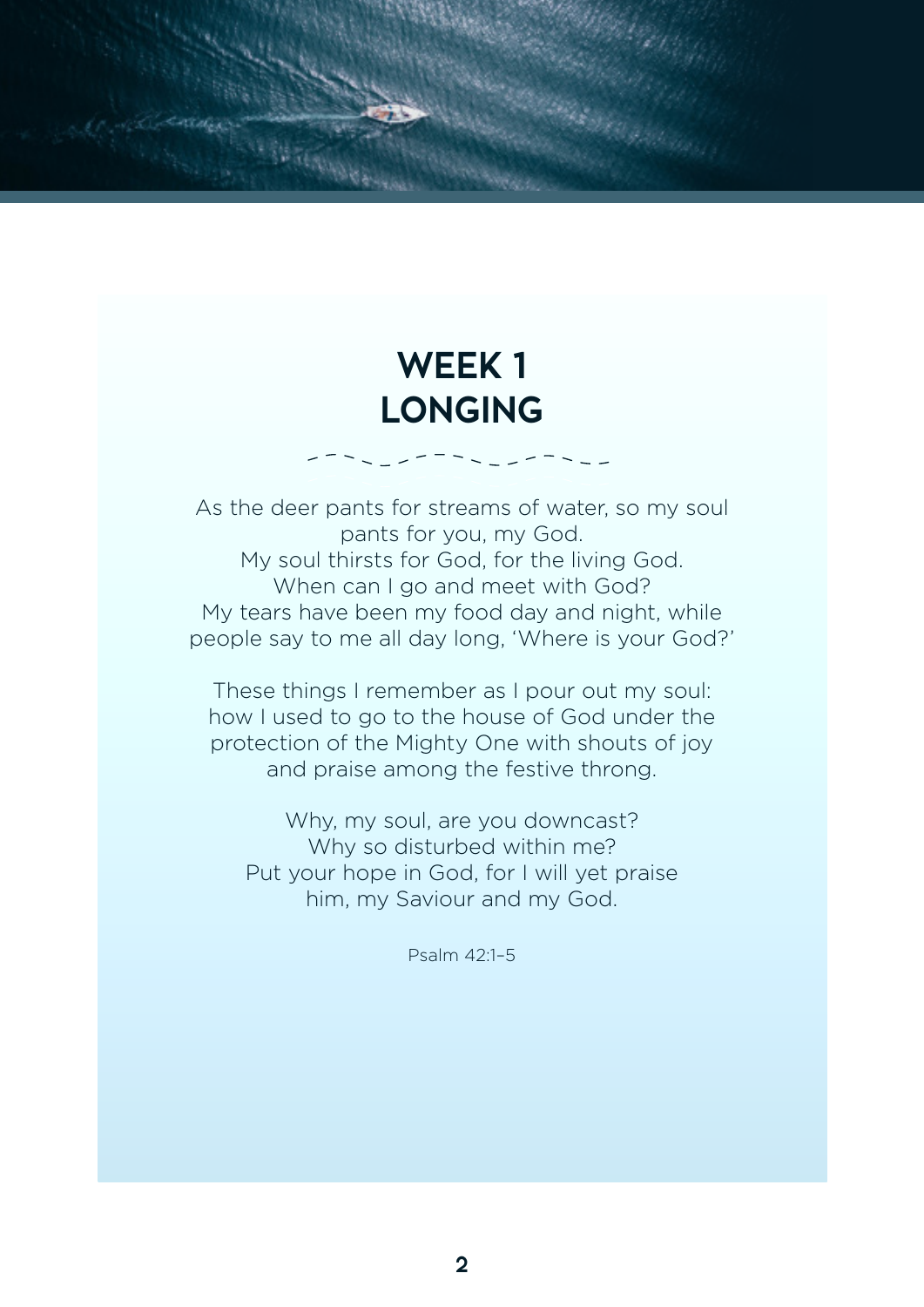**SHEERING** 

Reflect Have you ever felt close to God? How did you grow distant from him? If you've never felt close to God, why do you think this is? Describe how you feel about God right now and why you want to find him/why you are taking this 30-day challenge.

Write

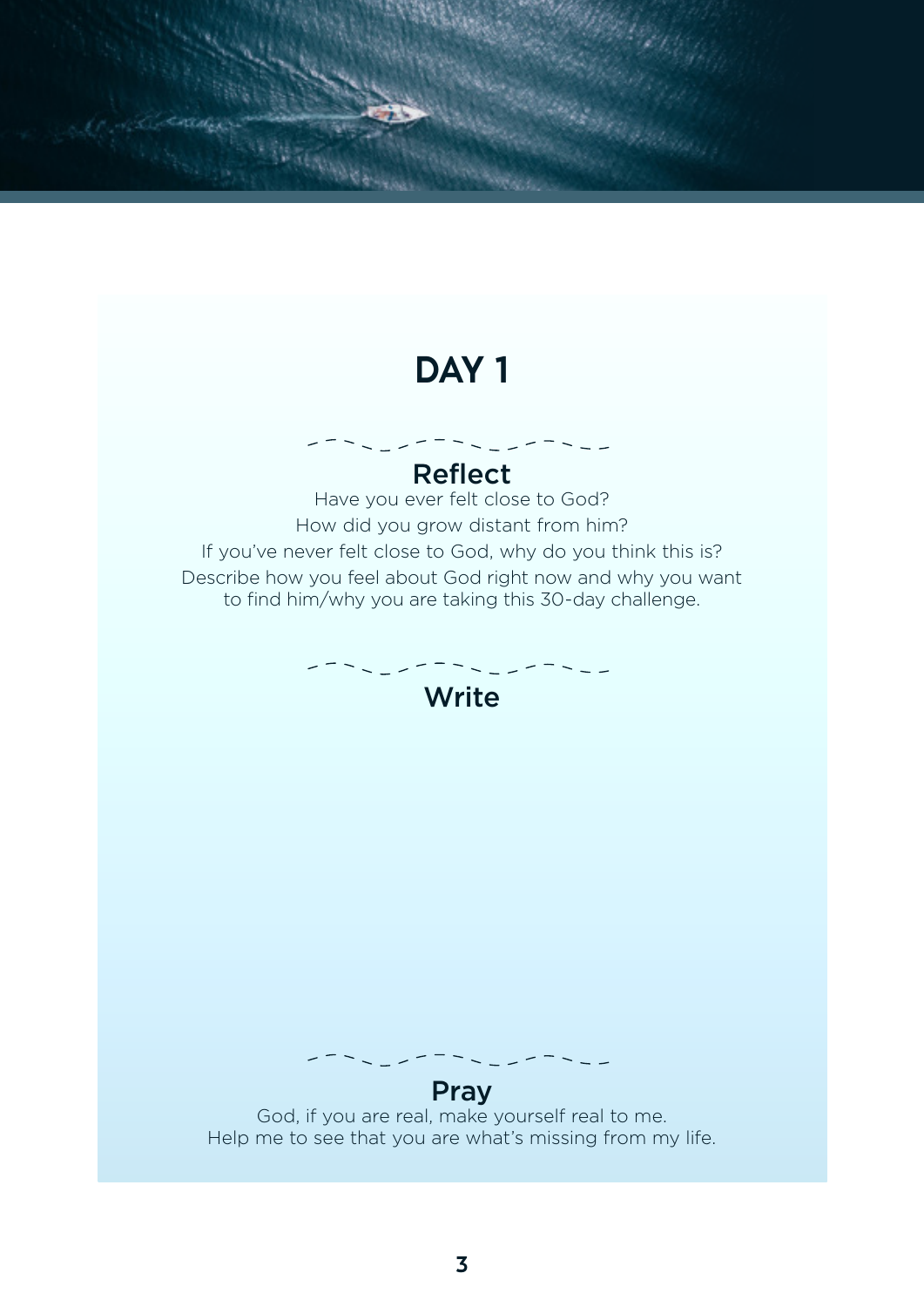**Matagay** 

### Reflect

How has your life disappointed you? What has left you thinking, "There's got to be more"? Try to describe your longing for something more or something better in the years ahead. What do you long for?

Write

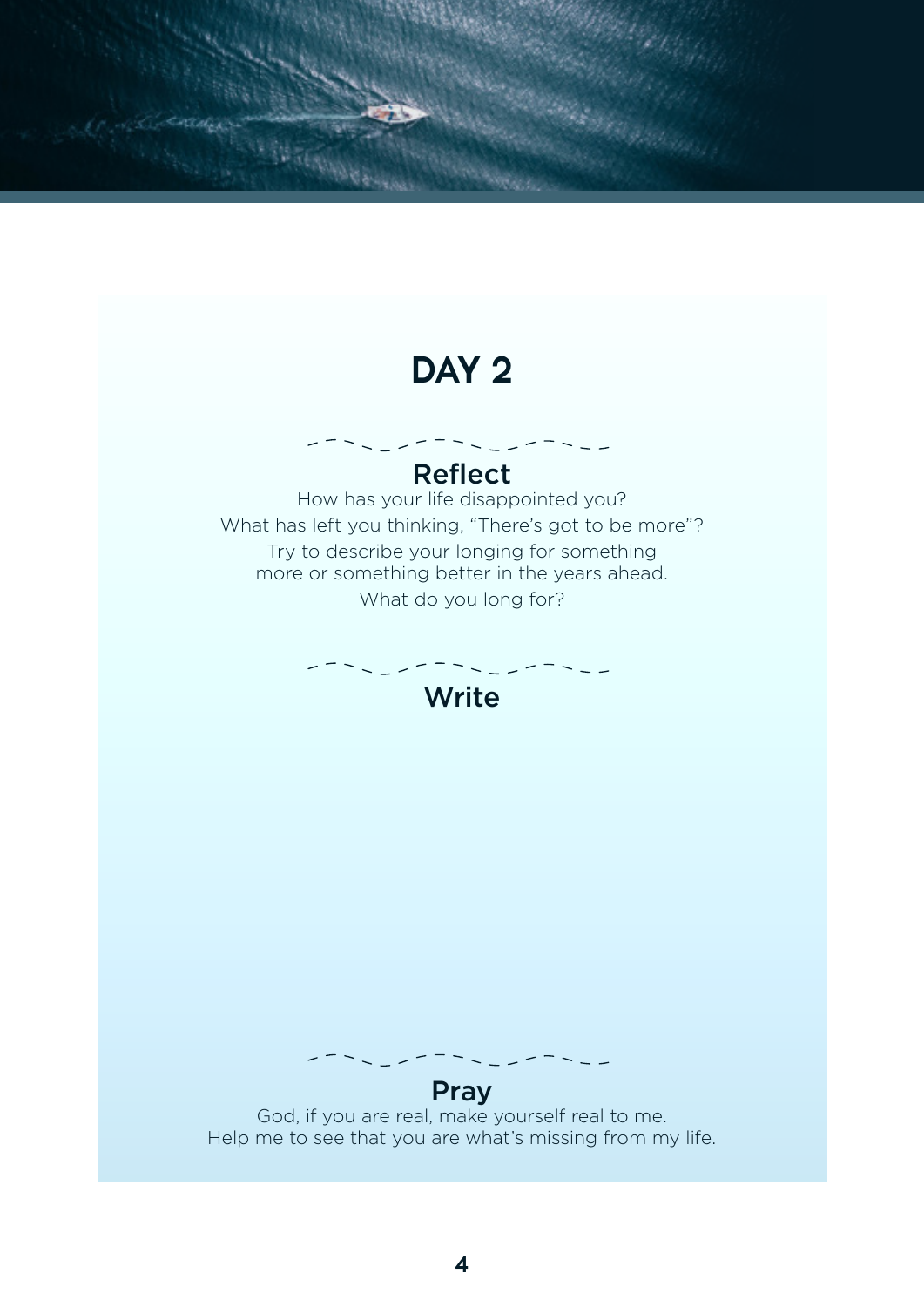**SHALLWAY** 

#### Reflect

We all want to find love. What have been the high points and the low points in your search for love? Has your longing for love been fulfilled or do you long for something more?

Write

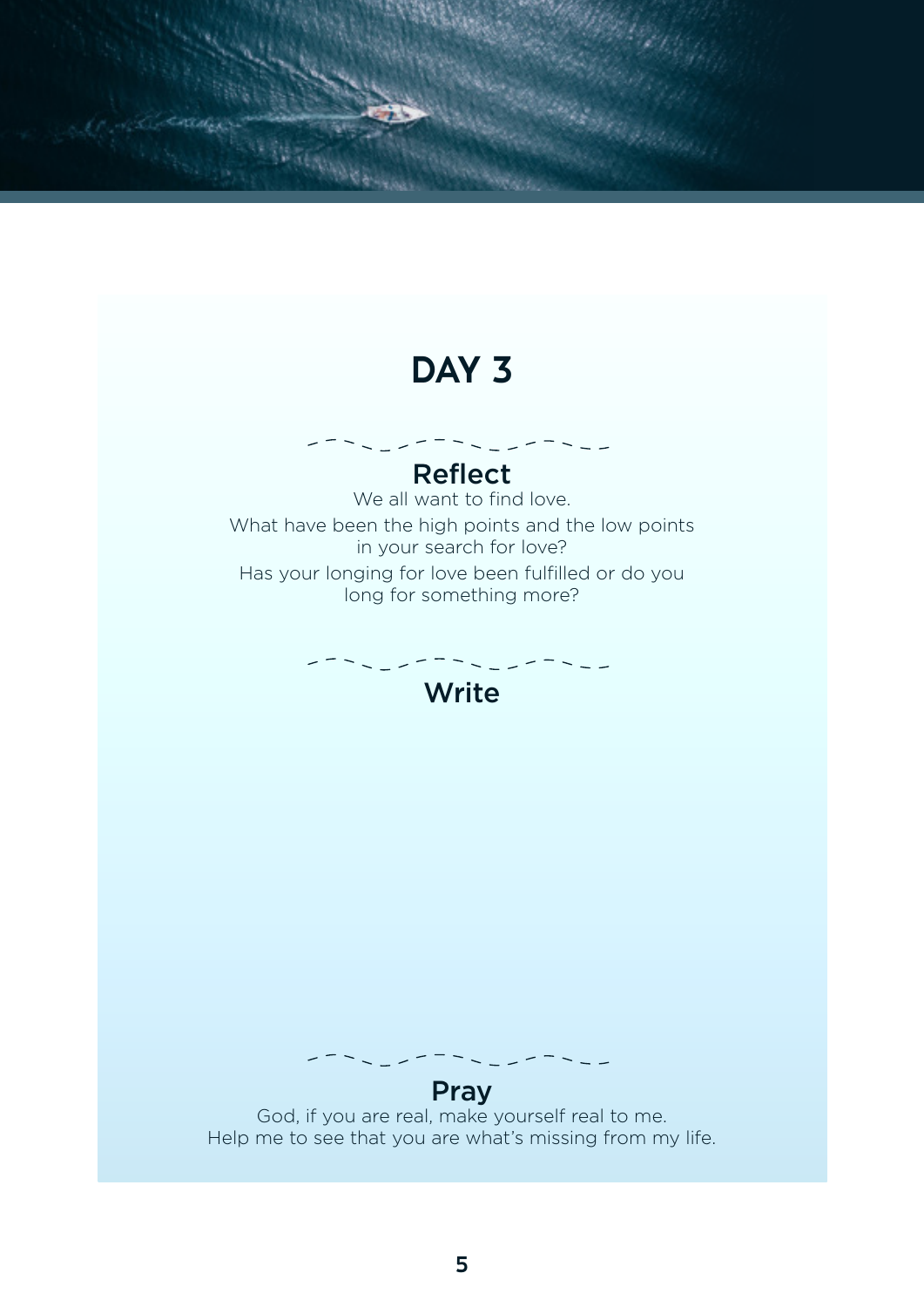$\overline{a}$ 

**Matagay** 

Reflect Would you say your life has a fulfilling purpose? If yes, what is your life's purpose? If no, describe your desire for greater meaning and purpose. Does that desire motivate your search for God?

#### Write

#### Pray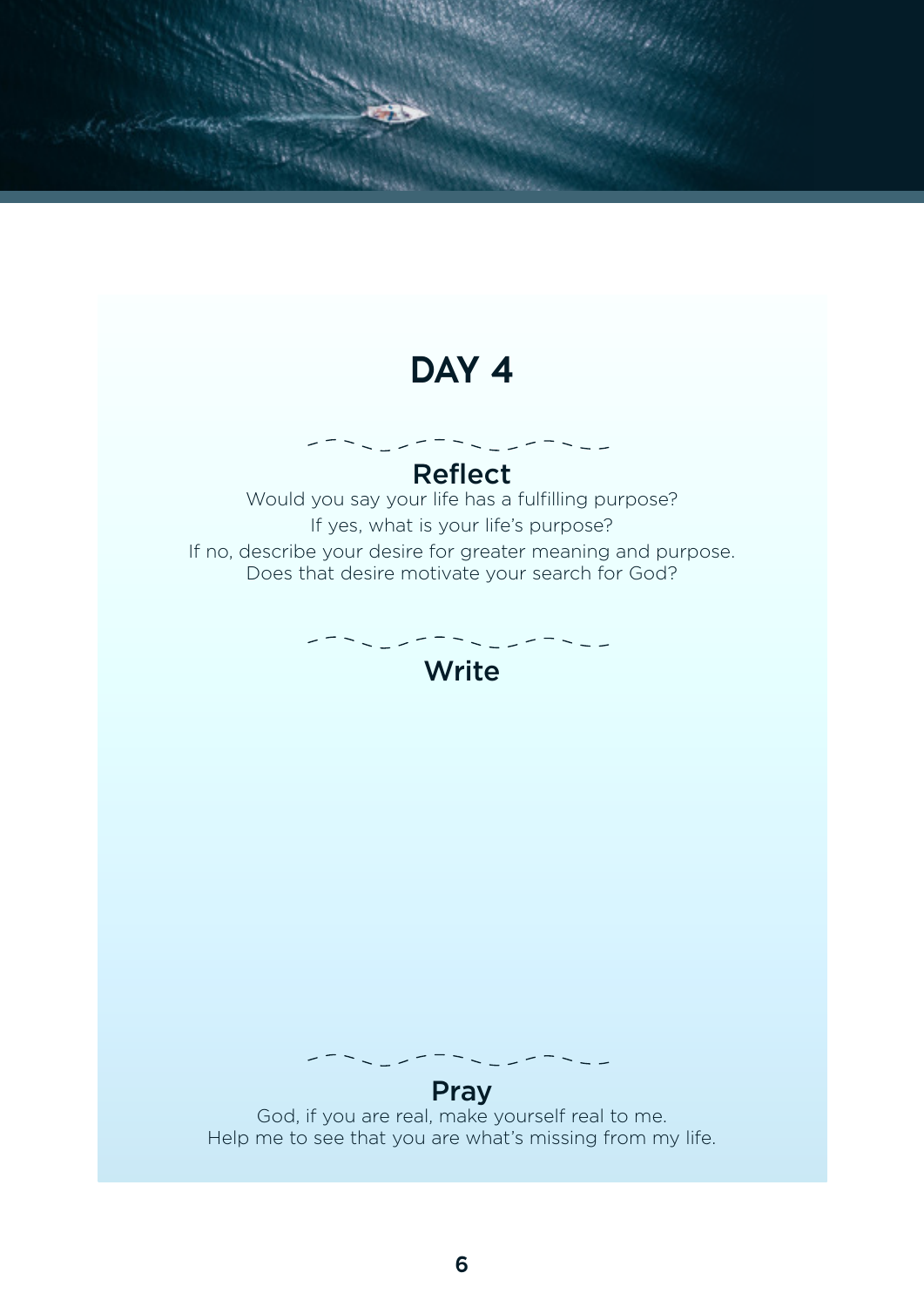**HELENA** 

#### Reflect

What are some of the hard things you have encountered in life that have made you question why God would allow something like that to happen? Have these things contributed to a sense of distance from God? Or have they fuelled a desire for God?

### Write



#### **Pray**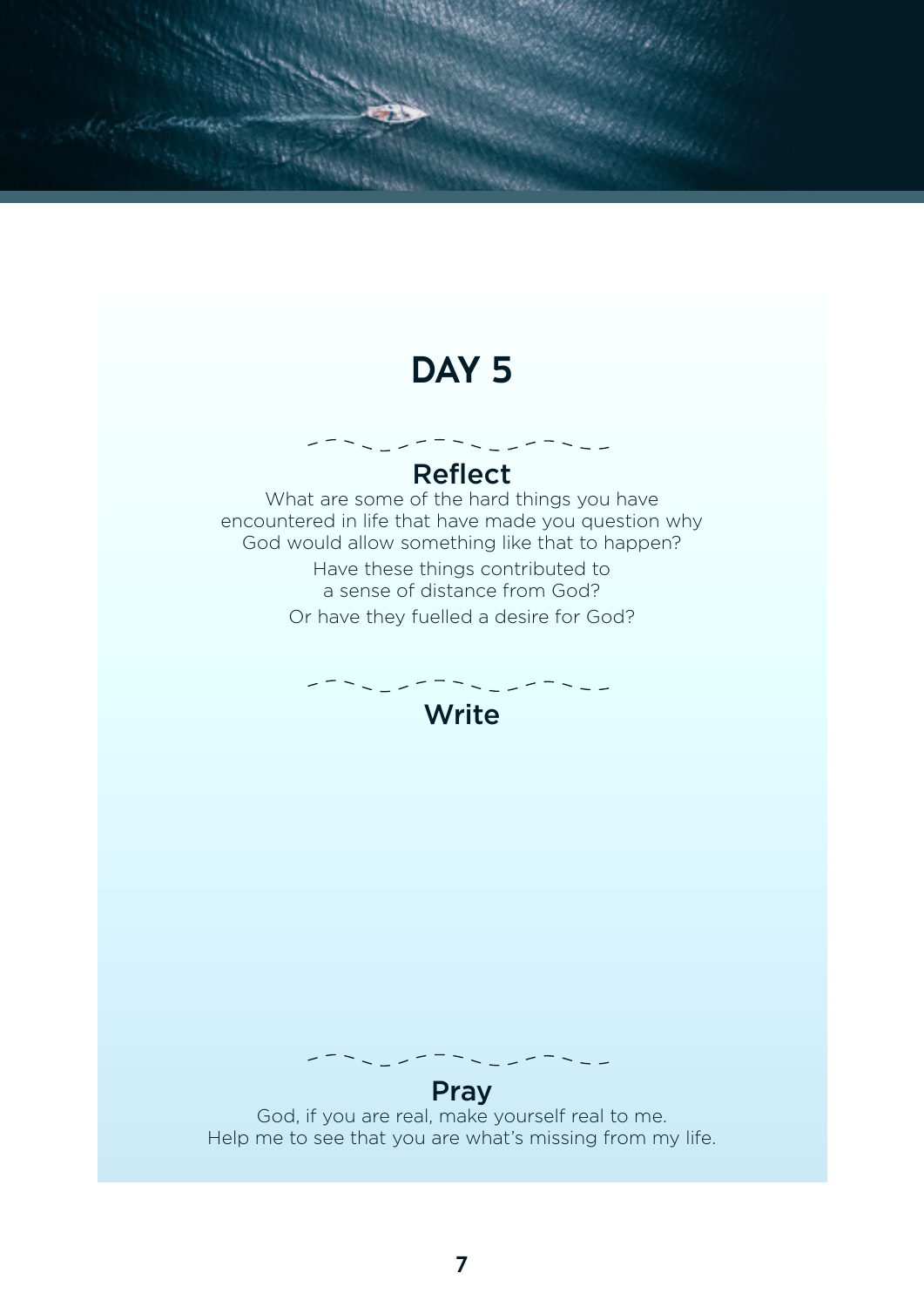# Reflect Following this week's reflections, sum up where you encounter dissatisfaction and longing in your life. Has the desire for more moved you along in your search to find God? Write Pray God, if you are real, make yourself real to me. Help me to see that you are what's missing from my life. **DAY 6**

**SHEERING**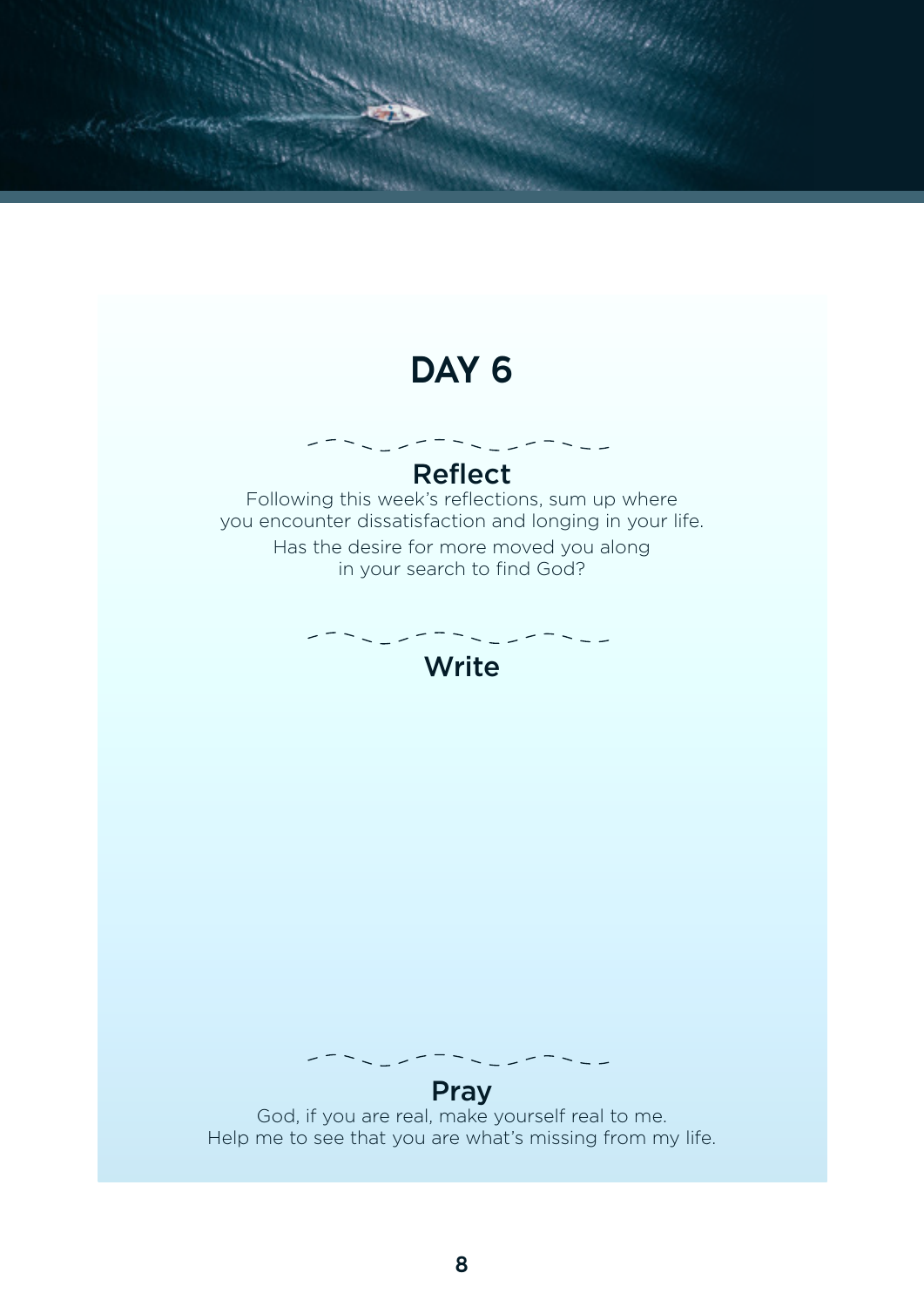### **WEEK 2 REGRET**

**REGION** 

This is what the Lord says: 'Forget the former things; do not dwell on the past. See, I am doing a new thing! Now it springs up; do you not perceive it? I am making a way in the wilderness and streams in the wasteland. The wild animals honour me, the jackals and the owls, because I provide water in the wilderness and streams in the wasteland, to give drink to my people, my chosen, the people I formed for myself that they may proclaim my praise.'

Isaiah 43:16, 18–21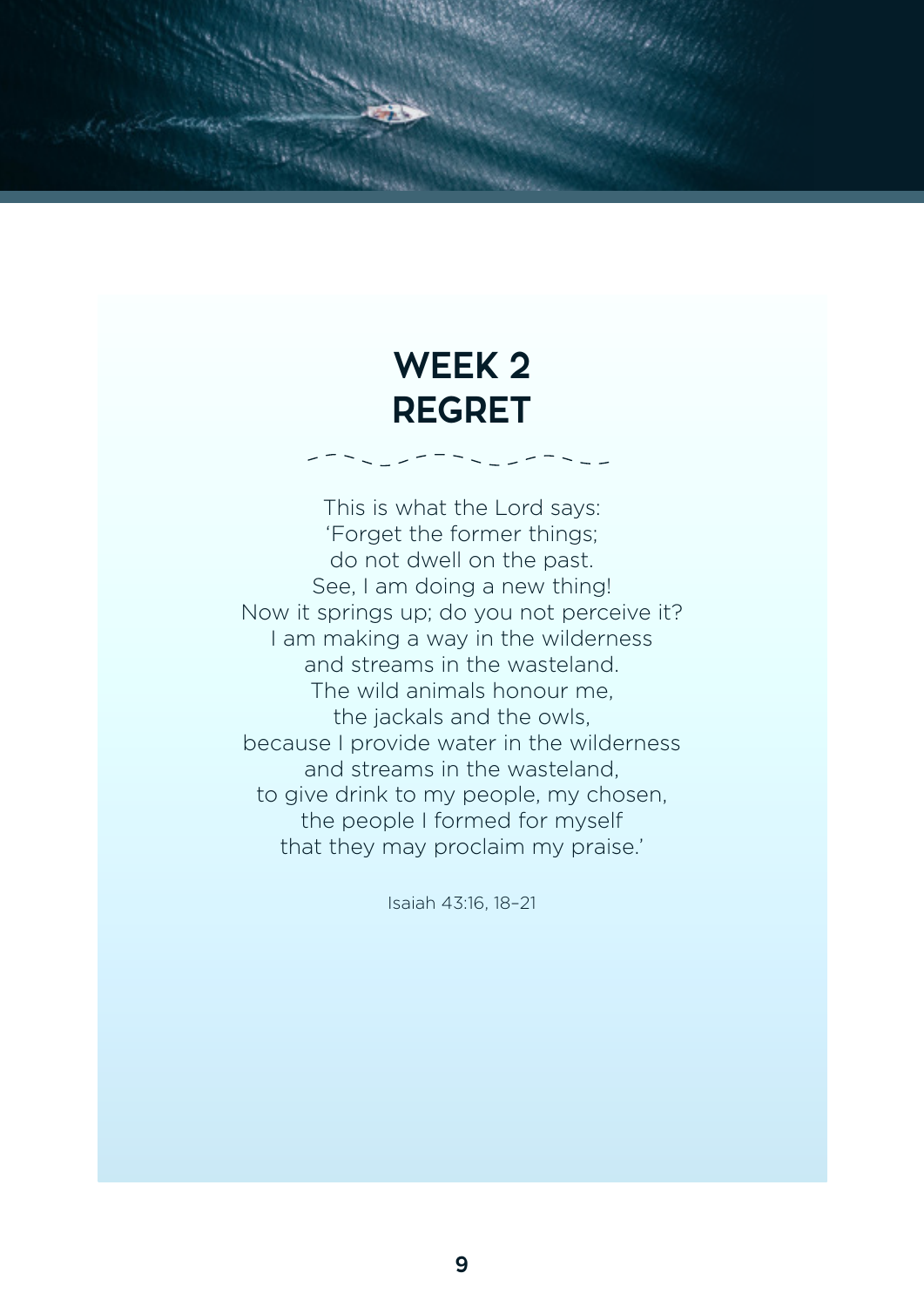**SHEERING** 

#### Reflect What things make you say, "I wish I could start over again"? Describe your biggest regrets and any areas of your life today where you know things could and ought to be better.

Write

#### Pray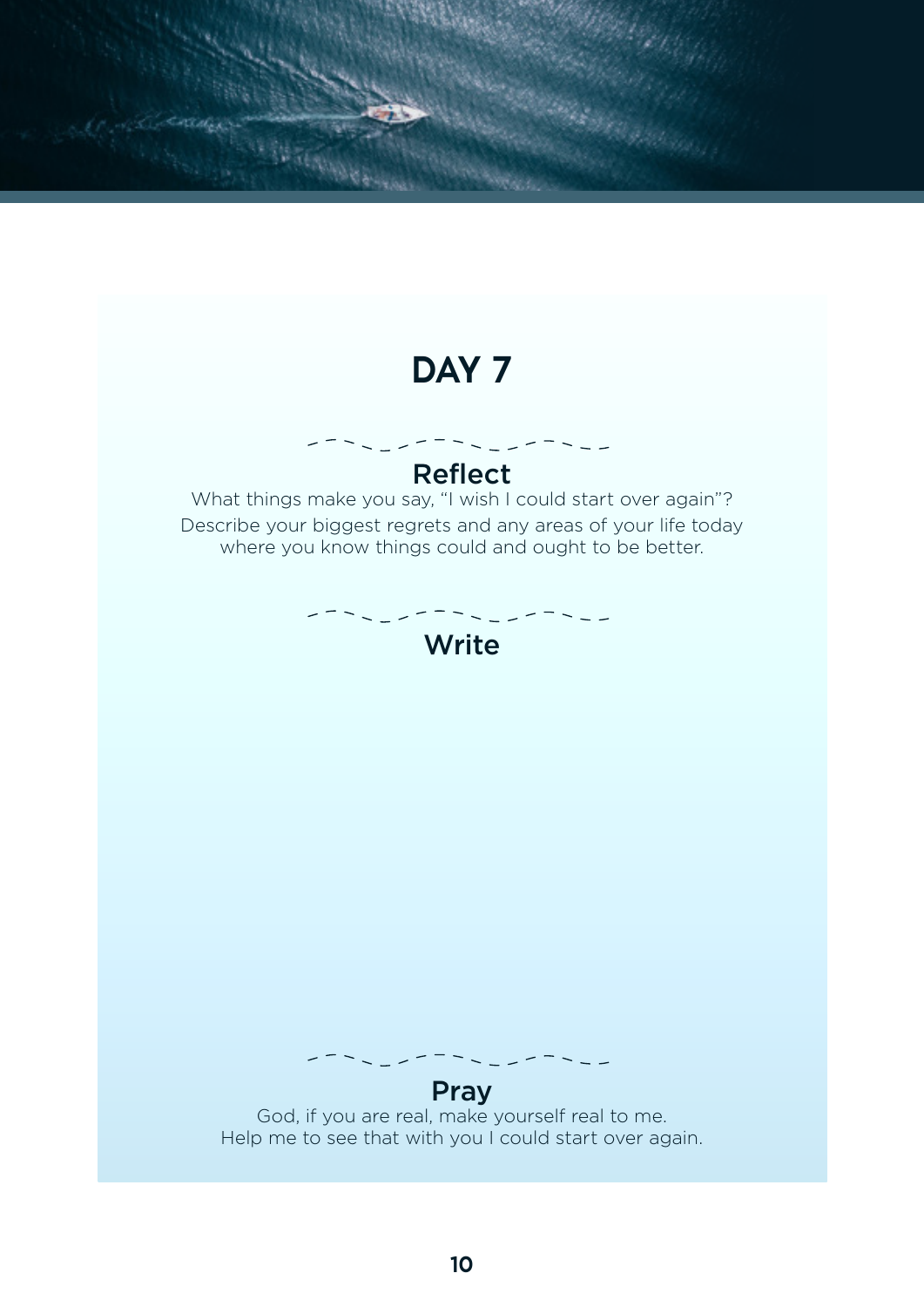**HELENA** 

### Reflect

Jesus said that he came so that we could 'have life, and have it to the full' (John 10:10). Describe your quality of life – is it 'life to the full' or is it more like just getting by day to day? Is there anything about the quality of your life that you wish were different?

## Write

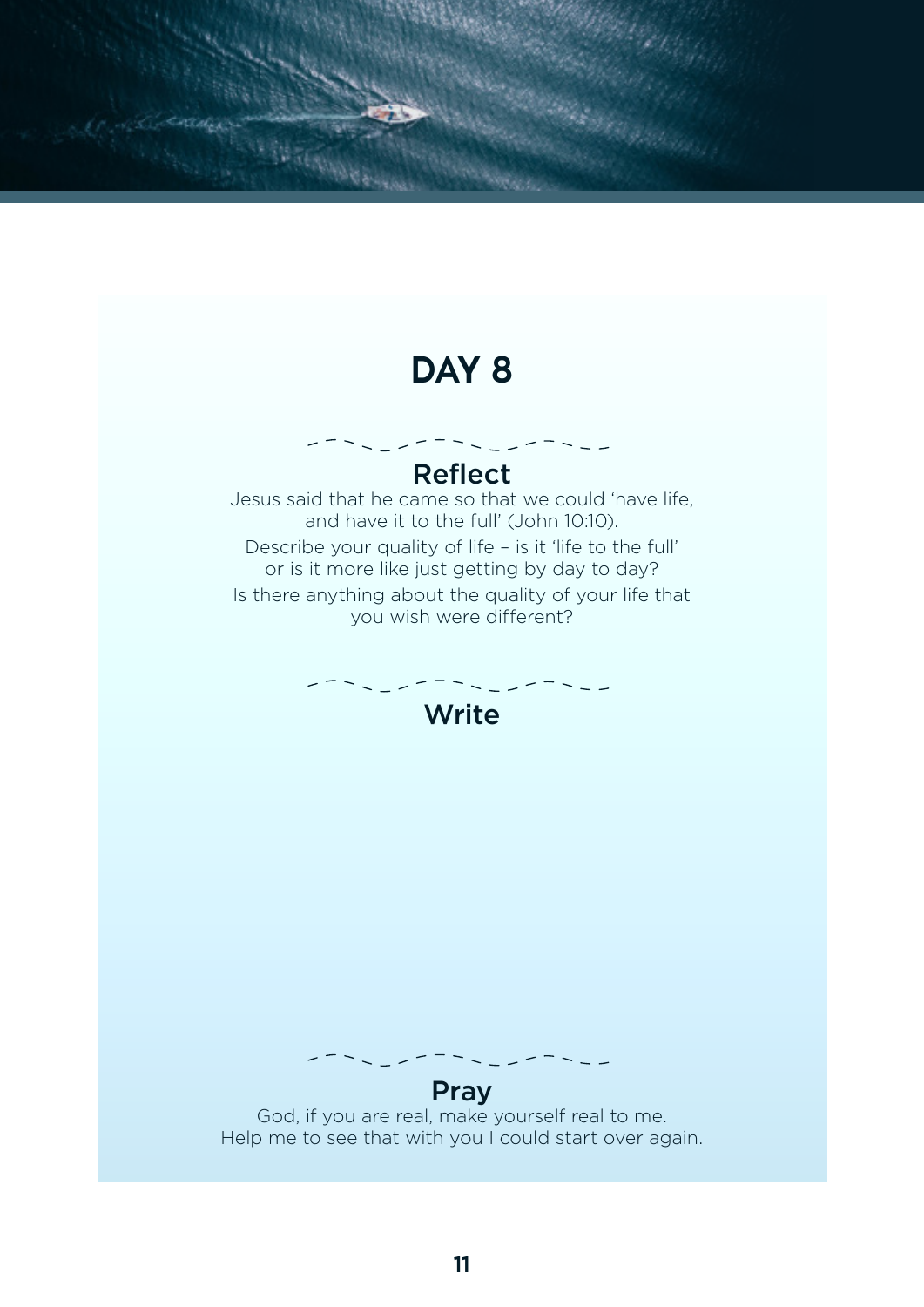**SHELLING** 

#### Reflect Do you ever wonder what will happen to you after death? Describe your beliefs about what happens when we die. If heaven exists, how do people get there? Do you have any fears, doubts or questions about this?

### Write

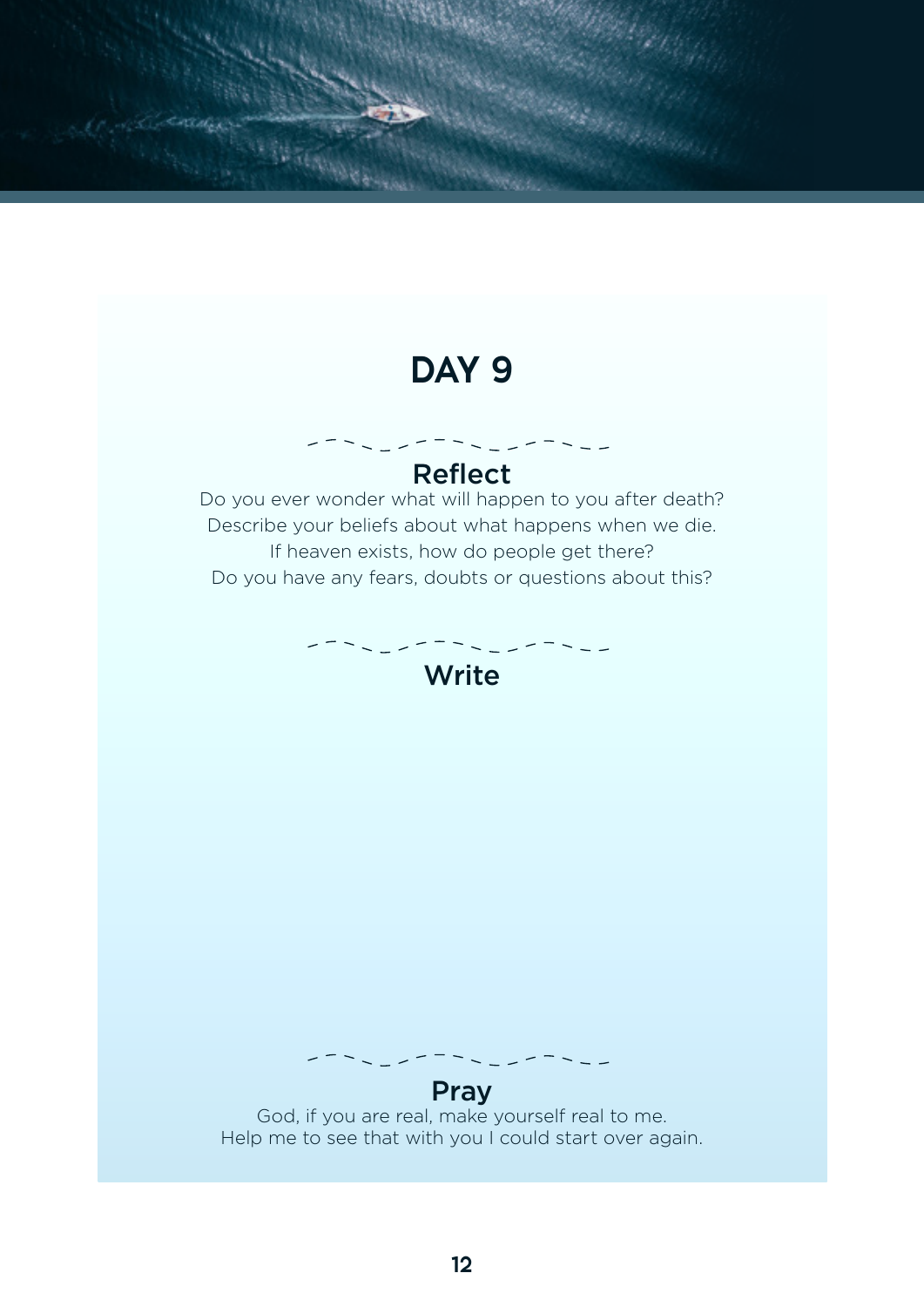**MAGAZINE** 

### Reflect Thinking back to day one of this week, what kinds

of things get in the way of you starting over? Is it not knowing what to do? Being too busy or too distracted? Too discouraged? Not having enough faith? Something else?

Write

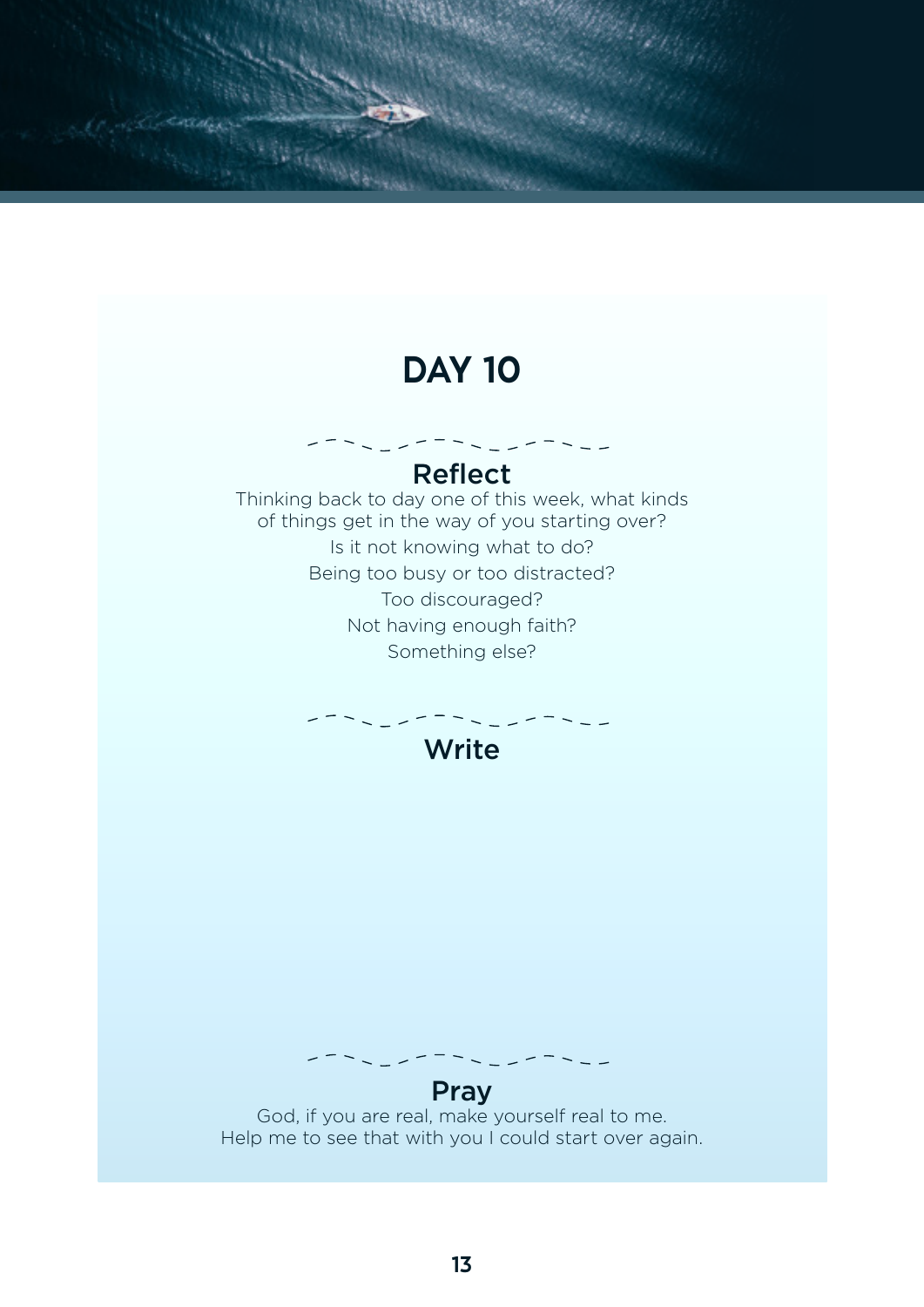**SHEERING** 

#### Reflect On Sunday, we talked about repentance. To make a new start in life, what would you need to turn away from? Would that be easy or difficult? What would you need to turn to?





#### Pray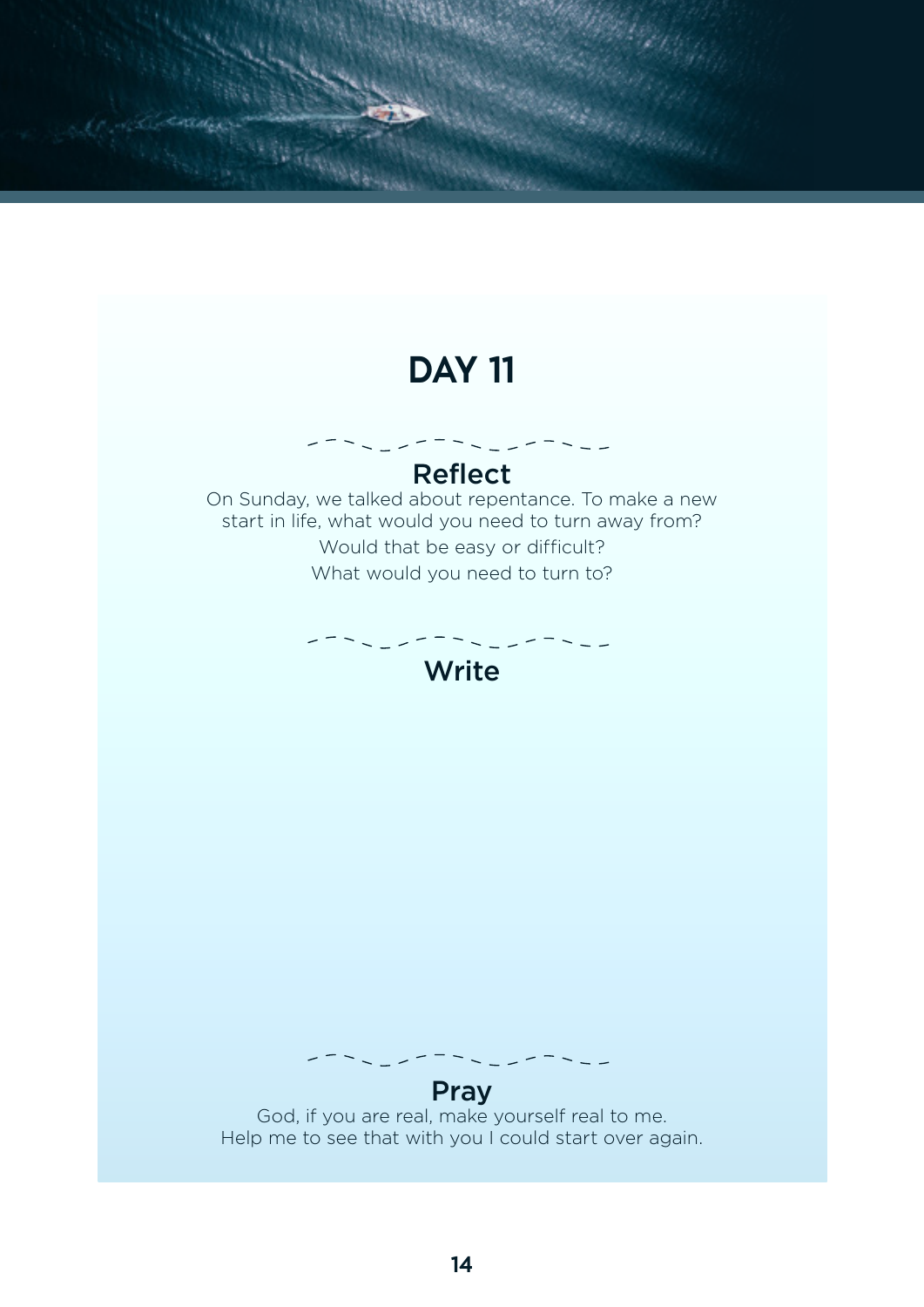**SHEERING** 

#### Reflect

Are you ready to make a new start? What are your thoughts or feelings about turning to God? Have your thoughts/feelings changed over the last two weeks? If so, how?

Write

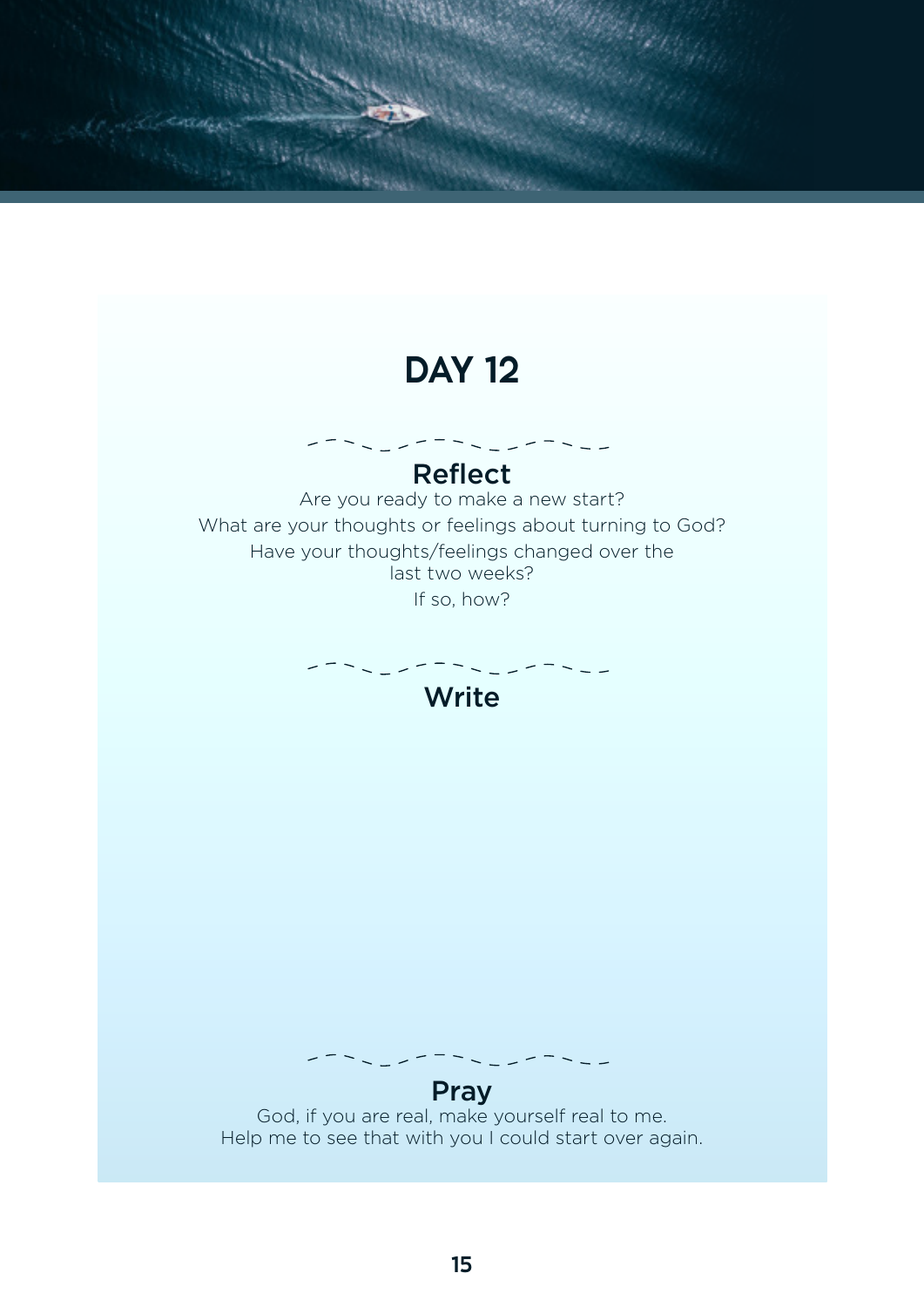### **WEEK 3 HELP**

For God so loved the world that he gave his one and only Son, that whoever believes in him shall not perish but have eternal life. For God did not send his Son into the world to condemn the world, but to save the world through him.

Whoever believes in him is not condemned, but whoever does not believe stands condemned already because they have not believed in the name of God's one and only Son. This is the verdict: light has come into the world, but people loved darkness instead of light because their deeds were evil. Everyone who does evil hates the light, and will not come into the light for fear that their deeds will be exposed. But whoever lives by the truth comes into the light, so that it may be seen plainly that what they have done has been done in the sight of God.

John 3:16–21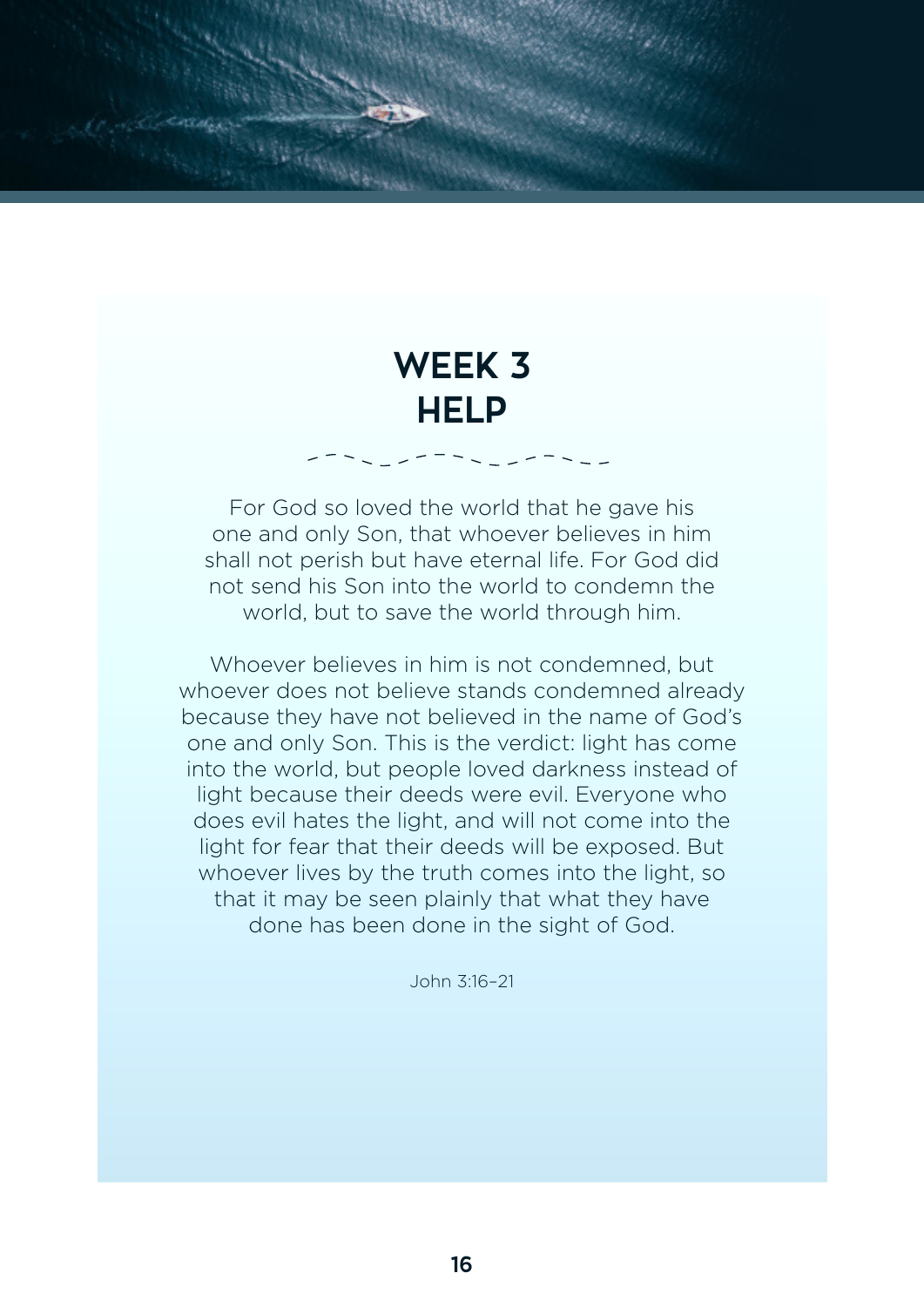**Marques** 

Reflect Are you able to start over in life in your own strength, or have you failed at this in the past? Are you able to fulfil the deepest longings of your heart, or have you found yourself unable to do that? Do you need help?

Where will you look for it?



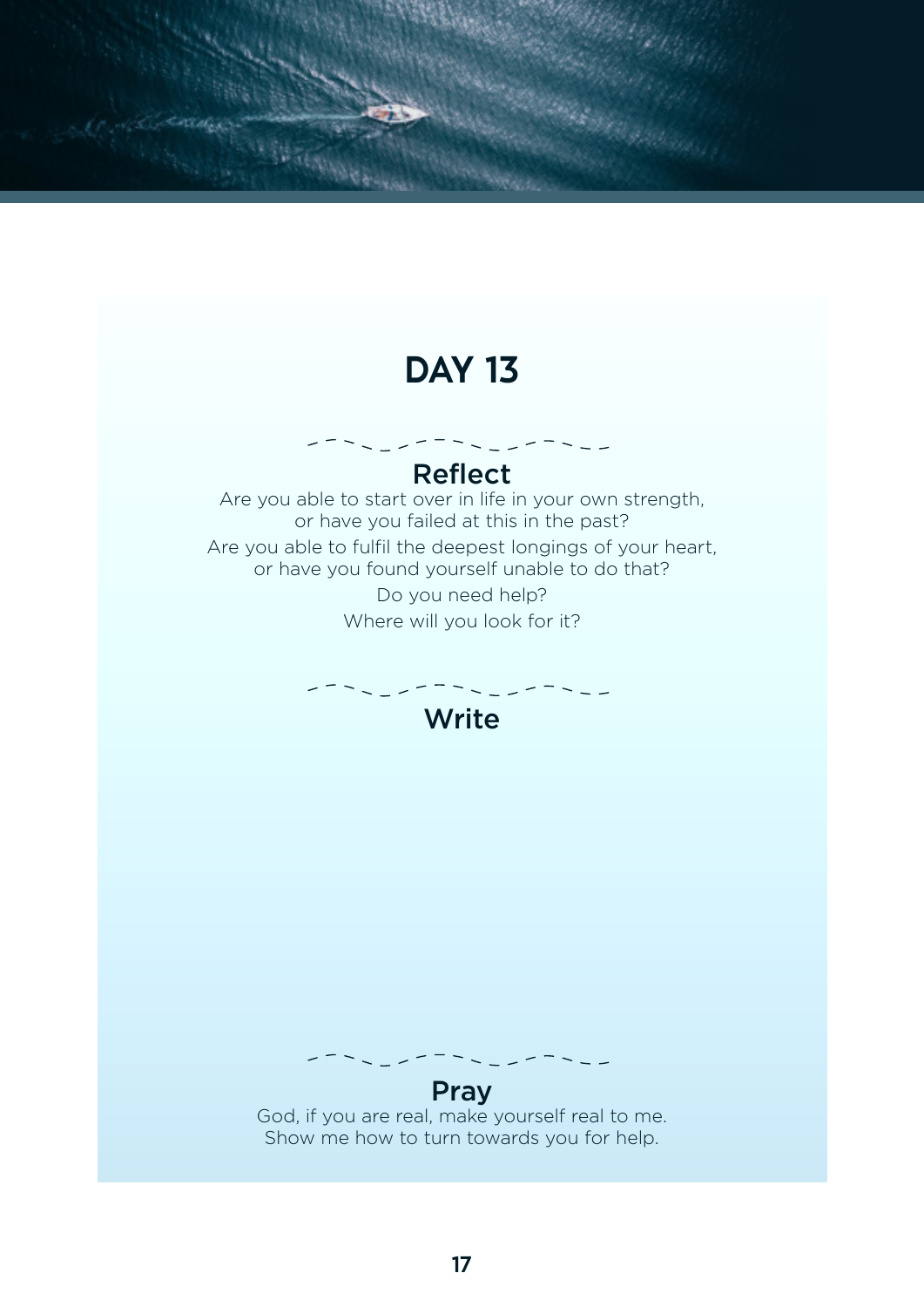**SHELLWAY** 

#### Reflect

What does the word 'home' mean to you? Where do you feel you belong? When you think about God, what does his role as Father mean to you? Do you have a desire to be 'home' with your heavenly Father?



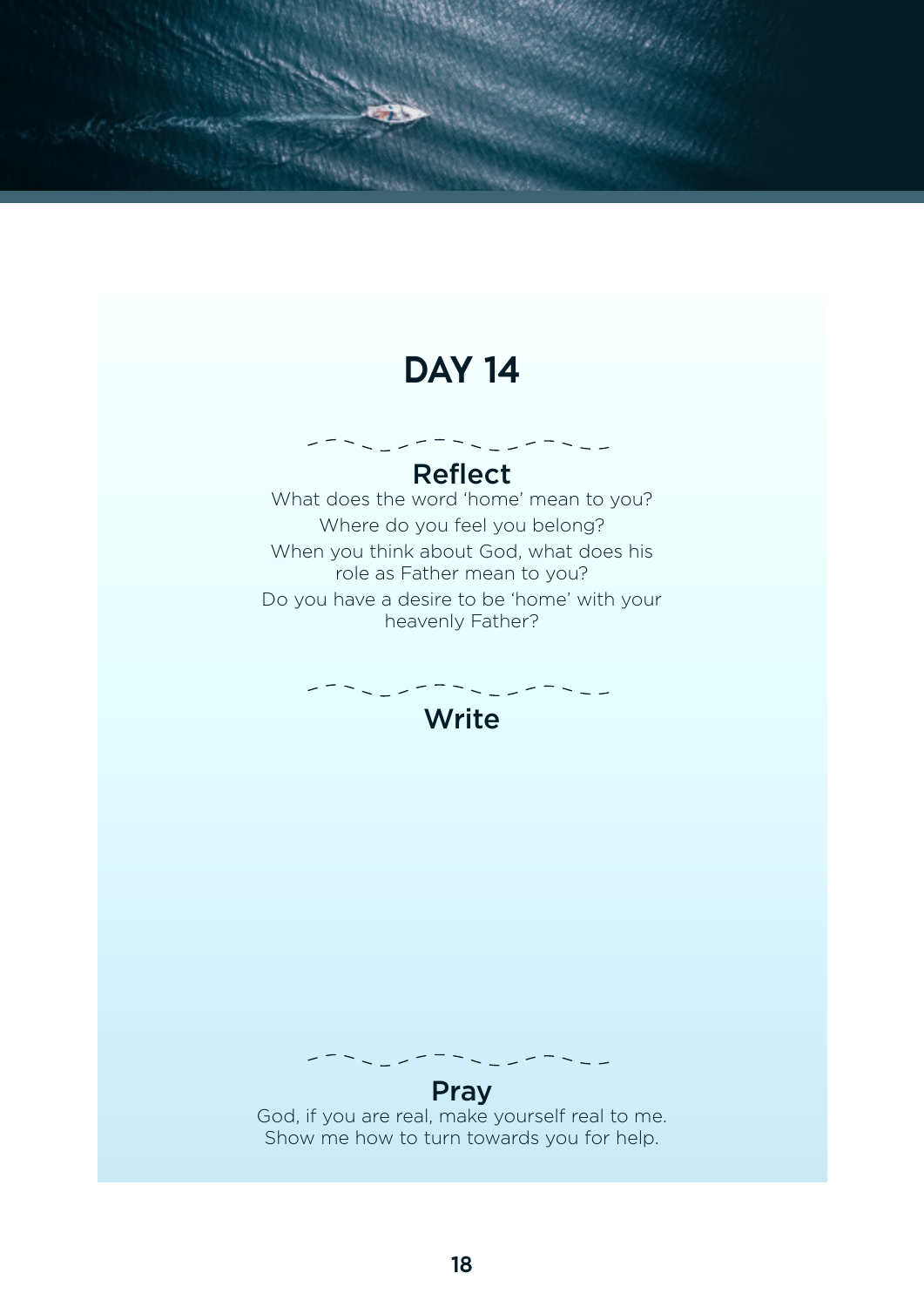$\sim$   $-$ 

**SHEARING** 

Reflect How do you think God will receive you should you find him? Do you see him as an angry judge waiting to exact retribution? Or a 'soft touch' who will let you off the hook without consequence? Or something else? How does your perception of God affect your willingness to take a step of repentance?





#### Pray

God, if you are real, make yourself real to me. Show me how to turn towards you for help.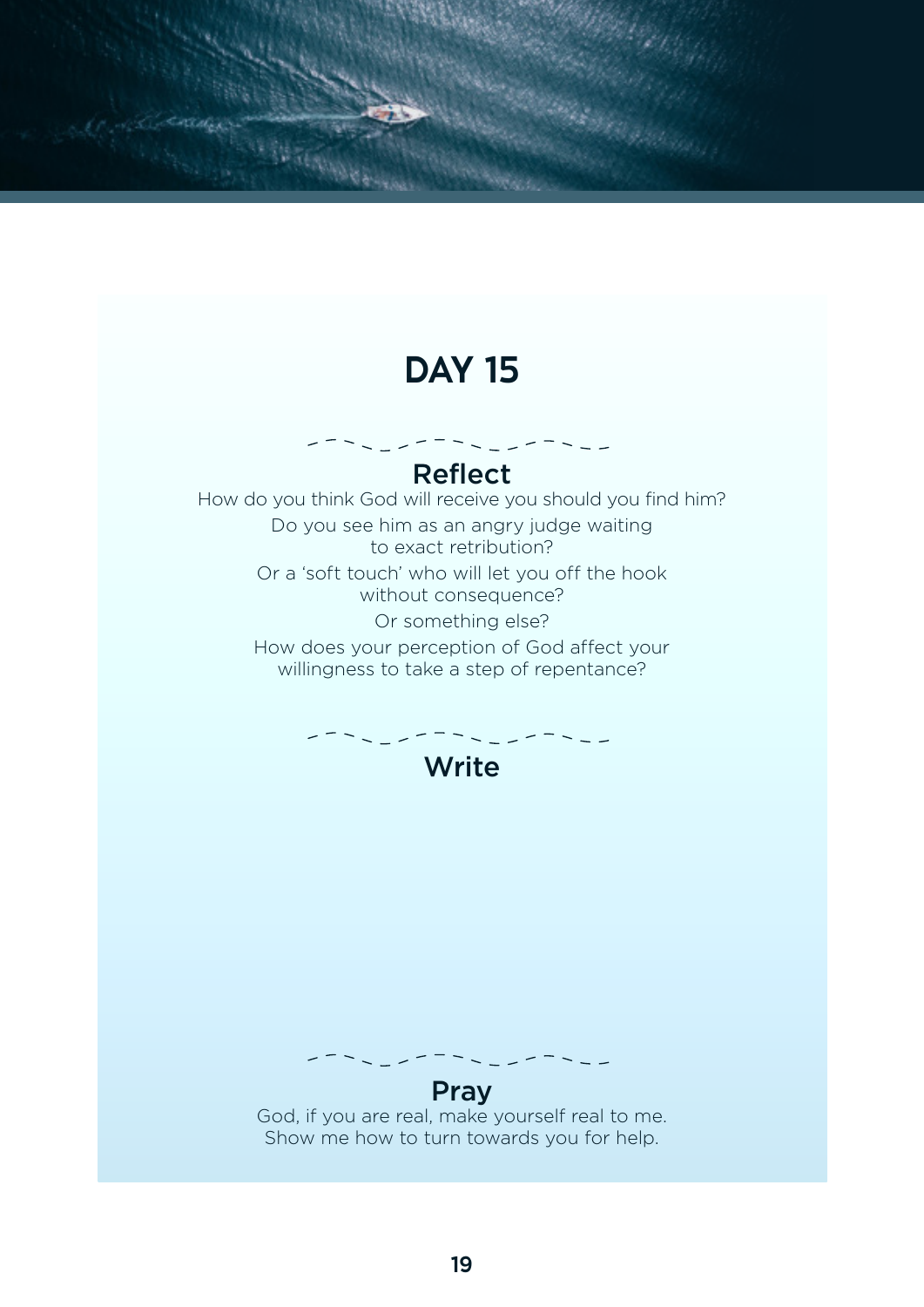**HELENA** 

#### Reflect

On Sunday, we talked about God's grace. That he welcomes us even though we don't deserve it, regardless of what we may have done. That we don't have to do anything to be forgiven, because he has already done what was needed – paying the ultimate price himself. Which statement best describes your reaction to grace like this? "I don't believe it." "I expect it!" "I don't expect it, but I believe it!" Why?



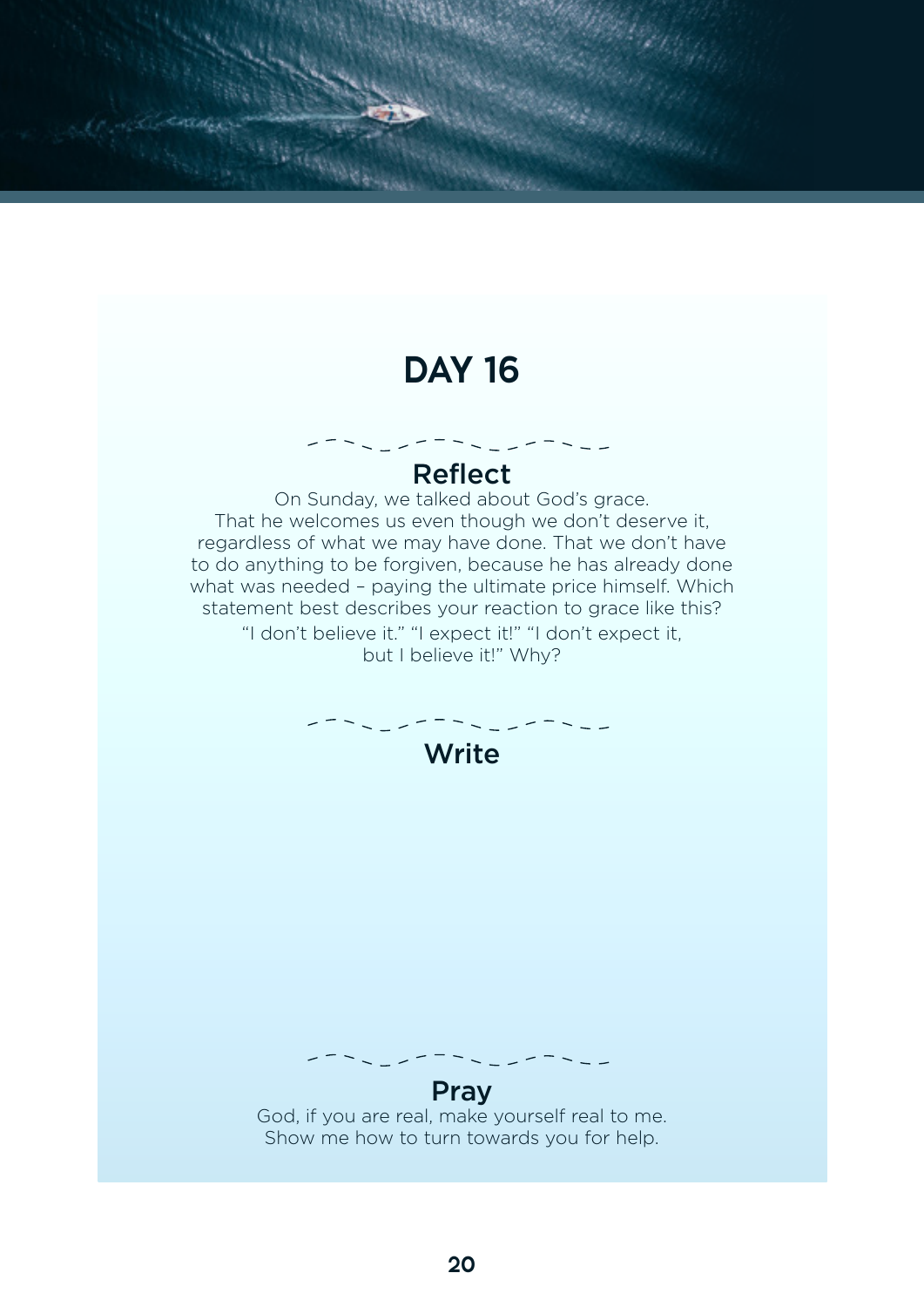**SHARANA** 

#### Reflect When you consider the idea that Jesus died for you so that you could find God, how do you react? Who is Jesus to you? What does he mean to you? Write down some of your thoughts.

Write

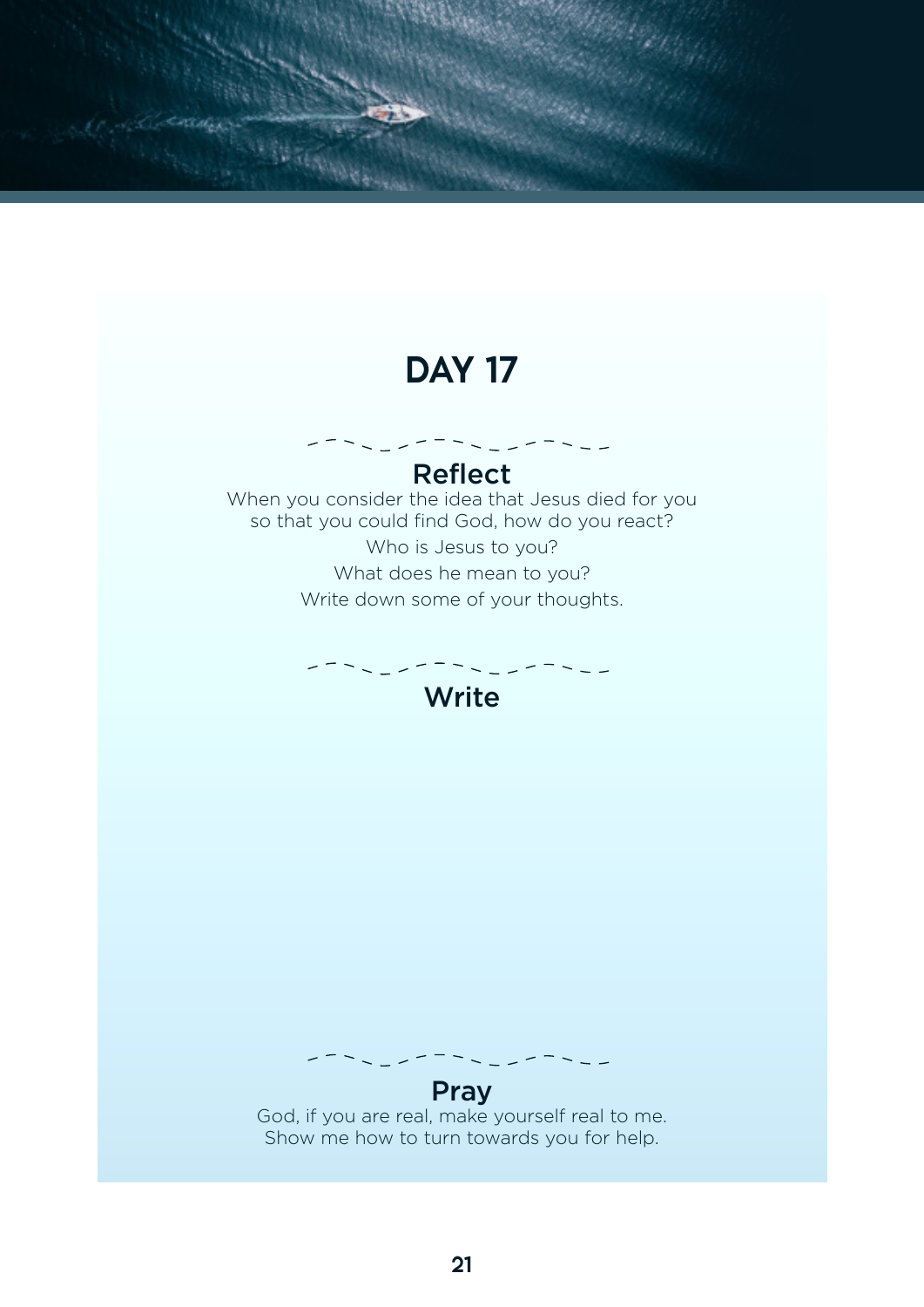**SHEERING** 

Reflect Are you ready to follow Jesus as your way to come home to your heavenly Father? If you are, write out a prayer asking him to show you the way to God, and to sit in the driving seat of your life. If you have already done that, what has changed since you started to follow Jesus?

Write

**Pray** God, if you are real, make yourself real to me. Show me how to turn towards you for help.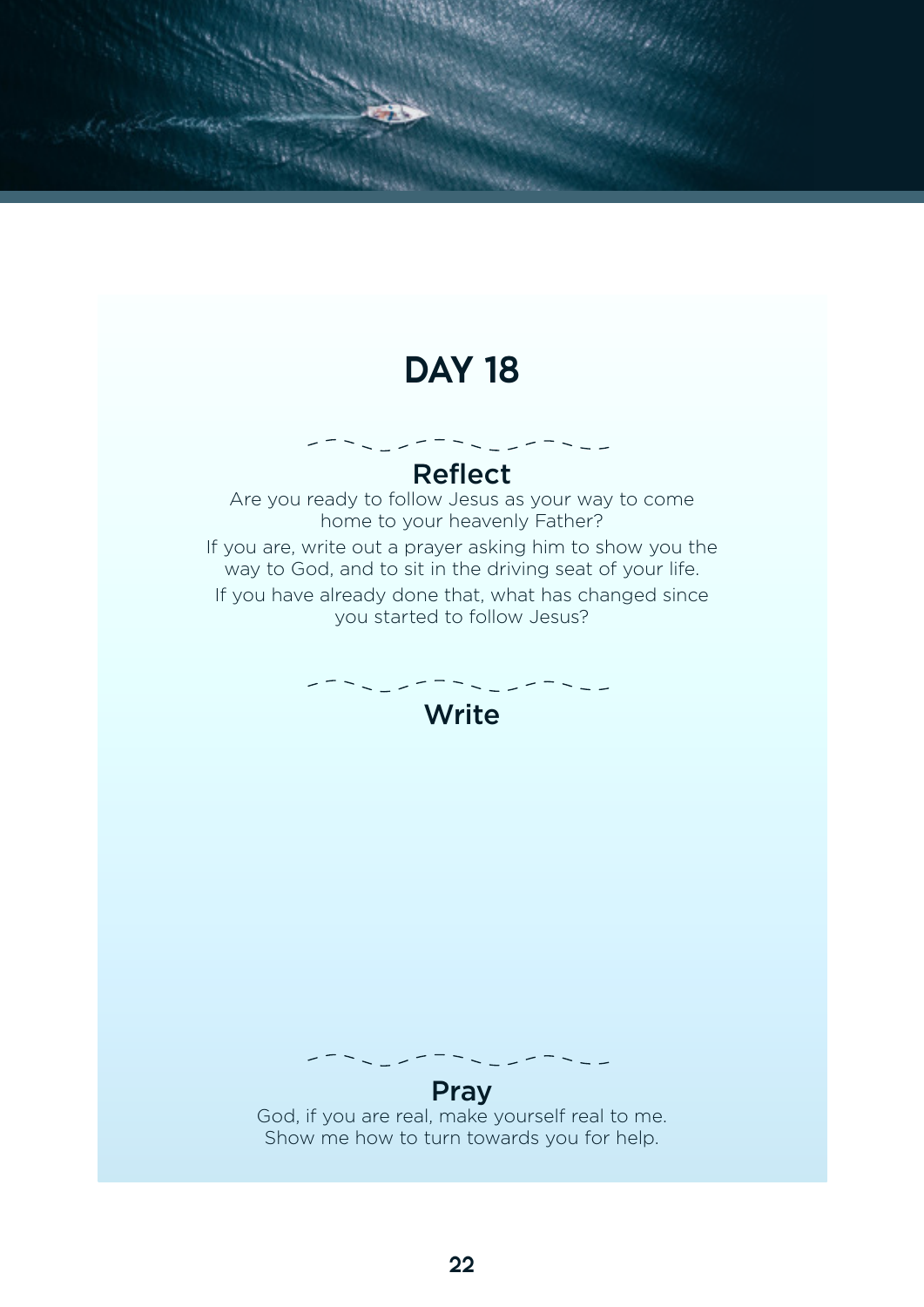### **WEEK 4 LOVE**

**Walauto** 

I kneel before the Father, from whom every family in heaven and on earth derives its name.

I pray that out of his glorious riches he may strengthen you with power through his Spirit in your inner being, so that Christ may dwell in your hearts through faith. And I pray that you, being rooted and established in love, may have power, together with all the Lord's holy people, to grasp how wide and long and high and deep is the love of Christ, and to know this love that surpasses knowledge – that you may be filled to the measure of all the fullness of God.

Ephesians 3:14–19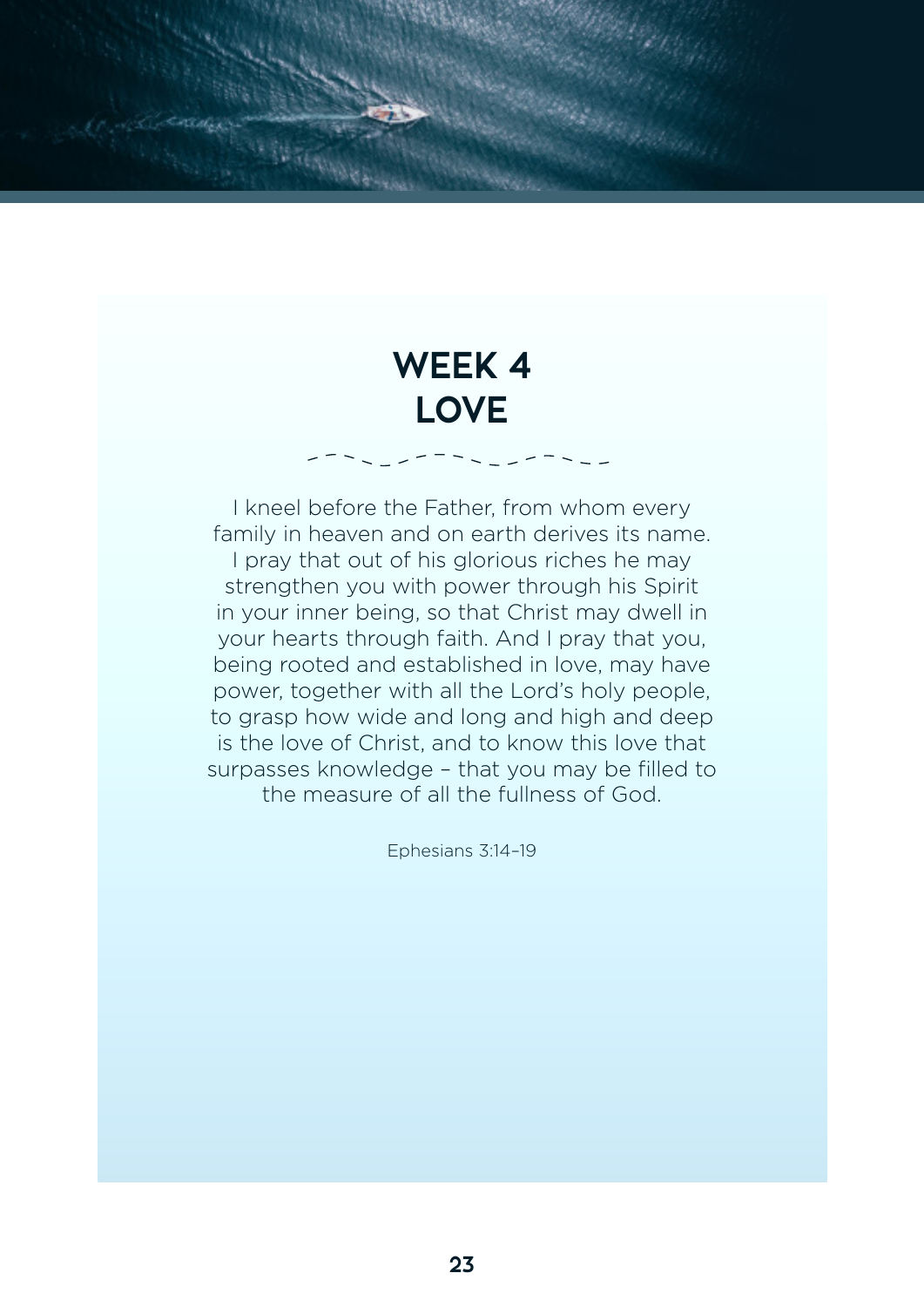**SHARANA** 

#### Reflect

When you think about God welcoming you unconditionally, how do you respond to his grace towards you now? Even if you have joyfully accepted it, do you still sometimes struggle to really believe it? Why do you think this is?

Write



#### Pray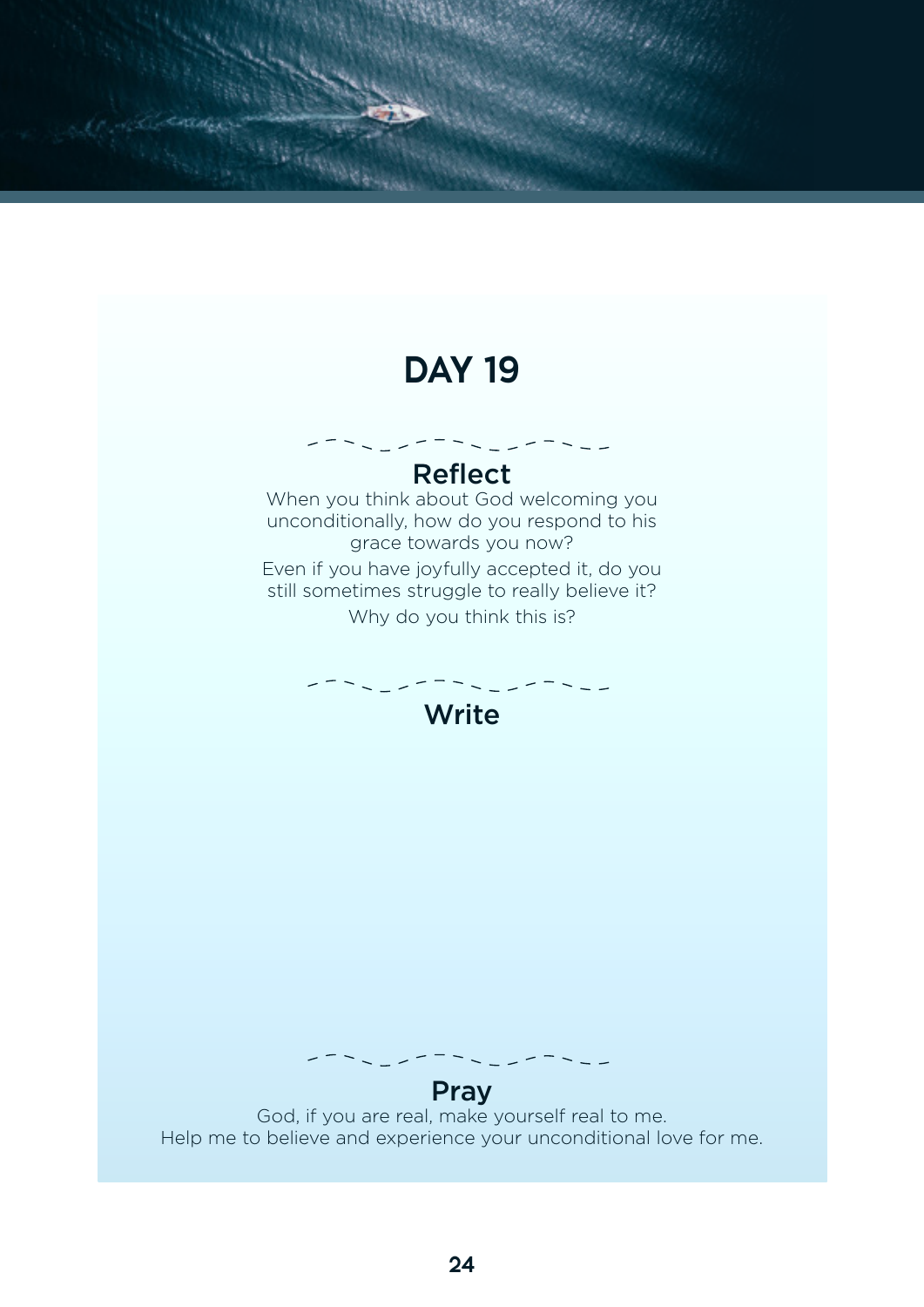**SHARANA** 

#### Reflect Do you ever encounter feelings of shame, even

after you know you have been forgiven by God? What do you feel shame about? How does this affect you?

Write



#### Pray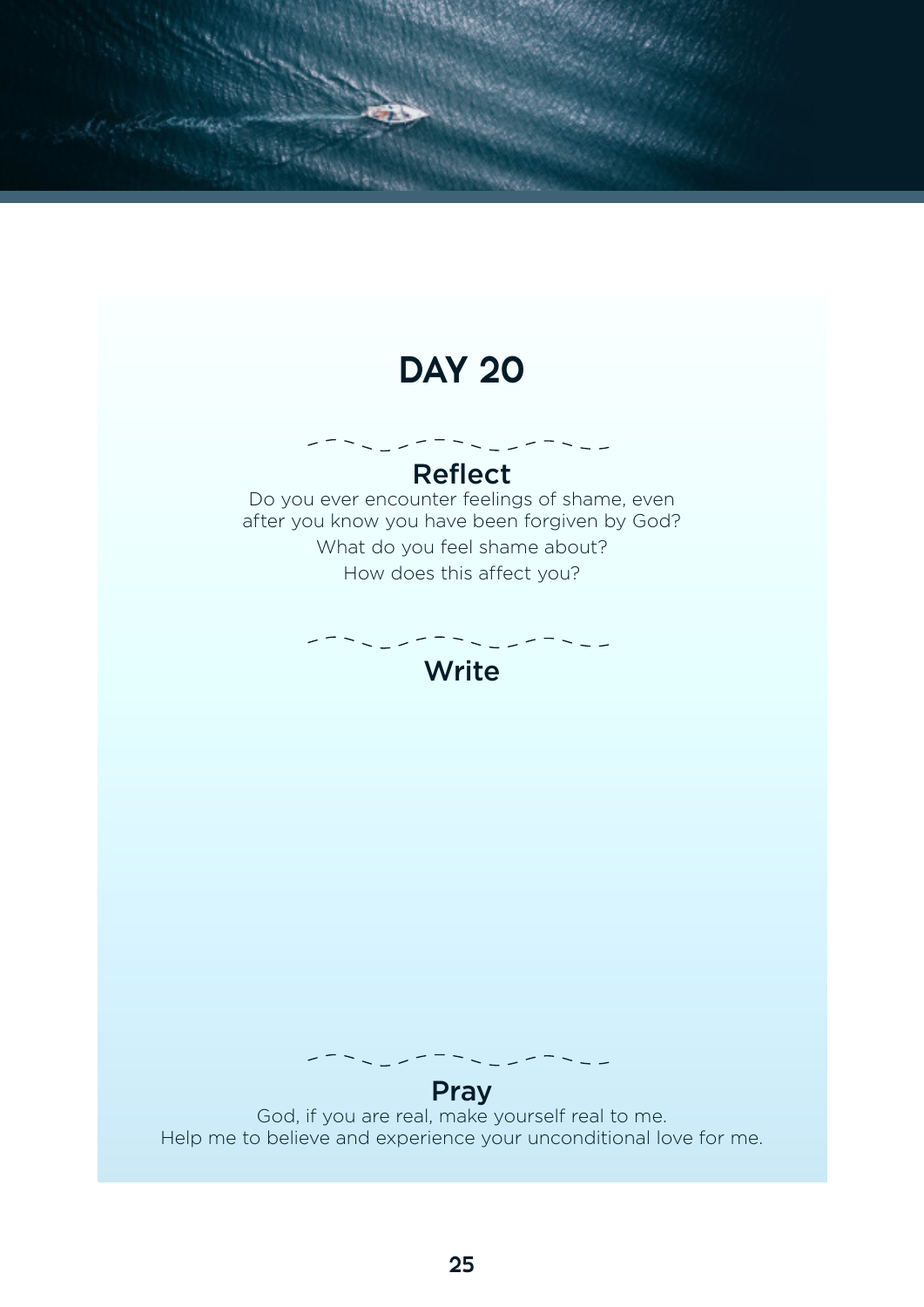**SHARANA** 

### Reflect

What would help you to know that God has wiped your shame and guilt away, totally and permanently? Go back to the things you wrote down yesterday – write down what you think God might say about those things to contradict the feelings of shame.

### Write



#### **Pray**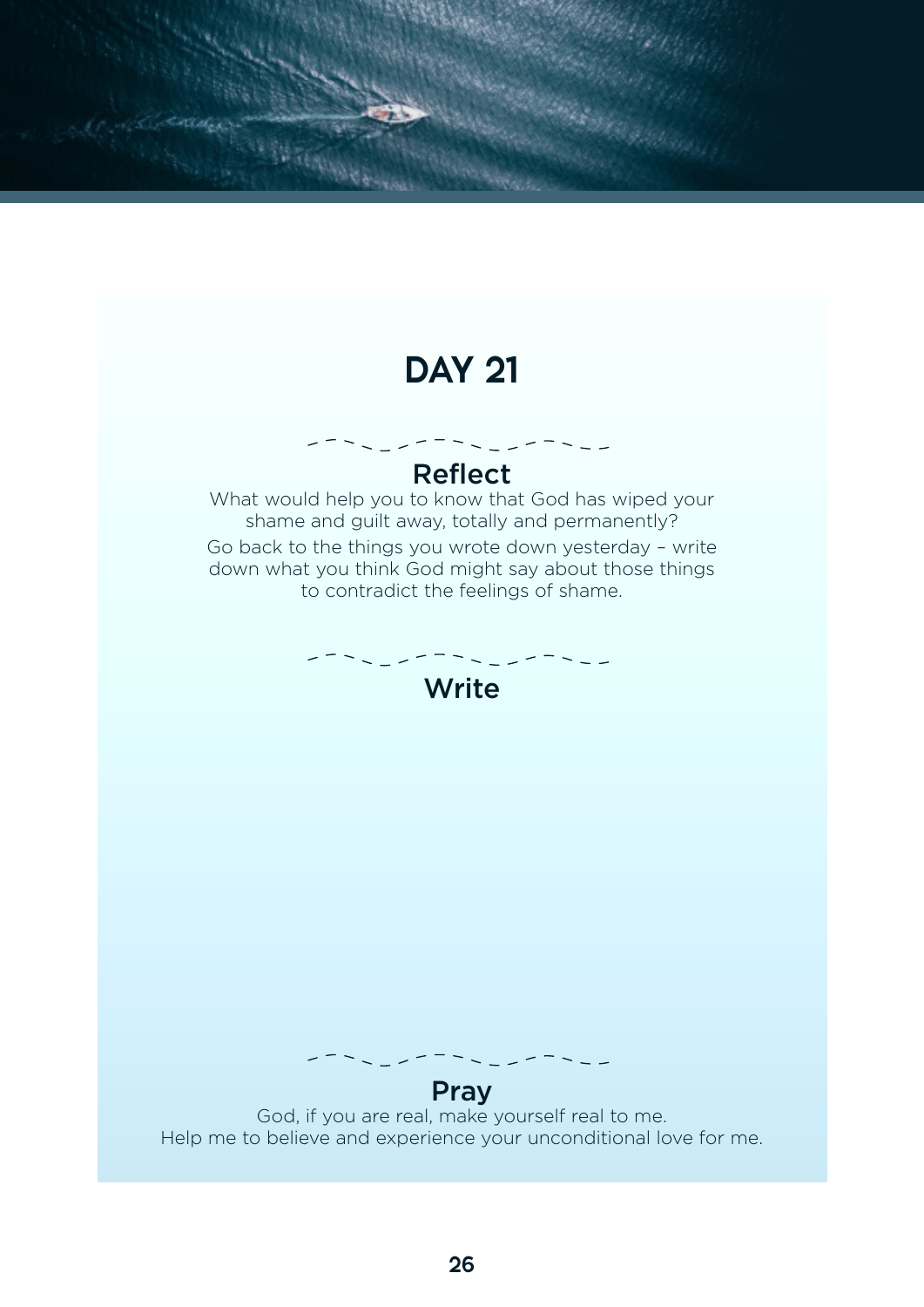**HELENA** 

#### Reflect How does the way you view yourself compare

with the way God views you?

Writing from God's perspective, complete the following phrase as many ways as you like: "[Your name], to me you are \_\_\_\_\_\_\_\_\_\_\_\_\_\_\_\_\_\_\_\_\_\_\_\_."

Draw on what you know of God's nature.

Here are some Bible verses that may help: John 1:12; John 15:15; Romans 8:1, 35-39; 1 Corinthians 6:19-20; Ephesians 1:3-5, 11; Ephesians 2:10



#### Pray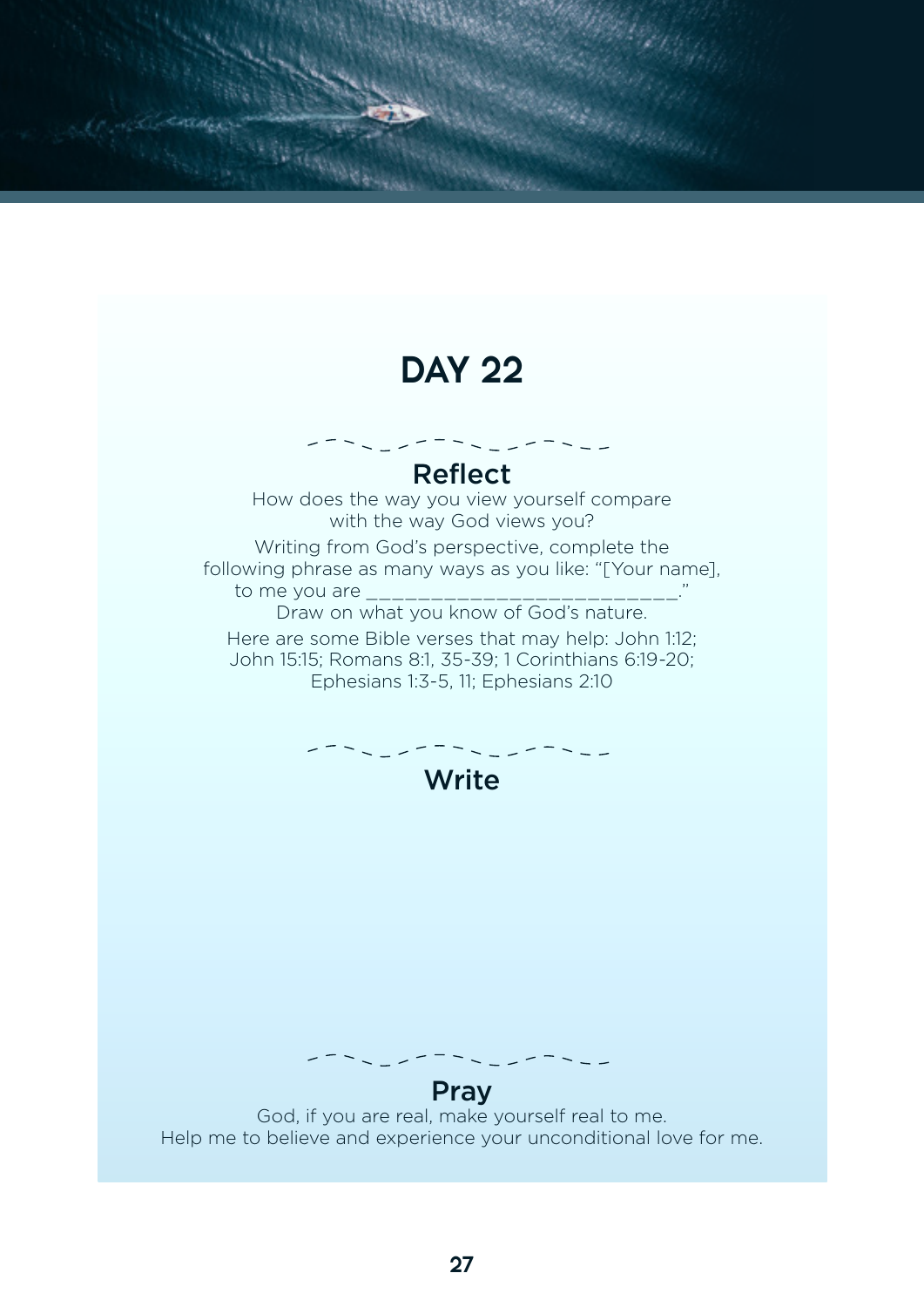**SHARANA** 

#### Reflect

Do you feel that God has spoken to you about his love for you? If you are following Jesus, what has changed? Do you have a new sense of peace? Are there any areas where you know more freedom since finding God?

## Write



#### **Pray**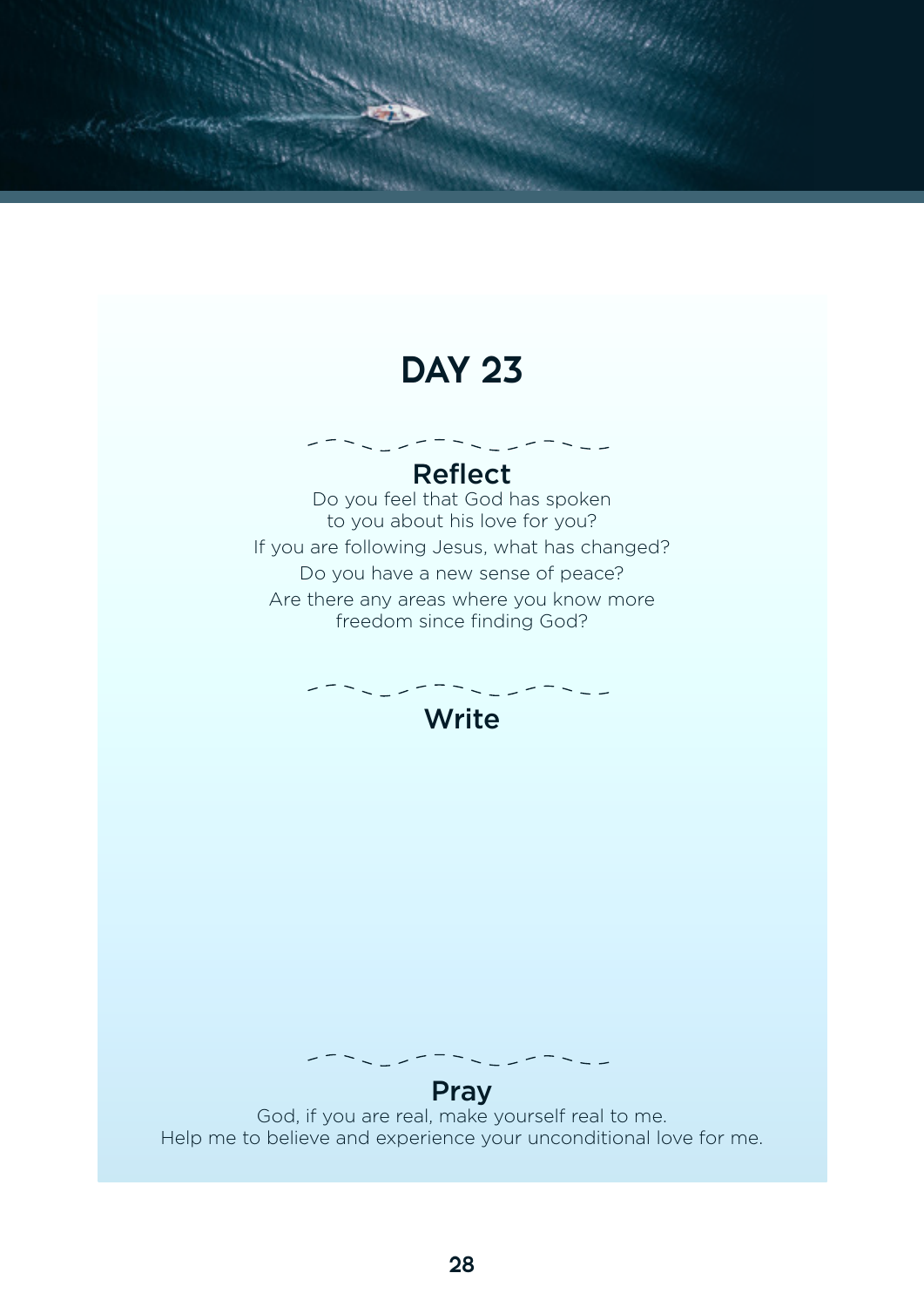**SHARANA** 

#### Reflect Are you at the point of being able to say with conviction, "God really does love me deeply"?

If so, how does this affect your life? If not, what do you think is getting in the way?

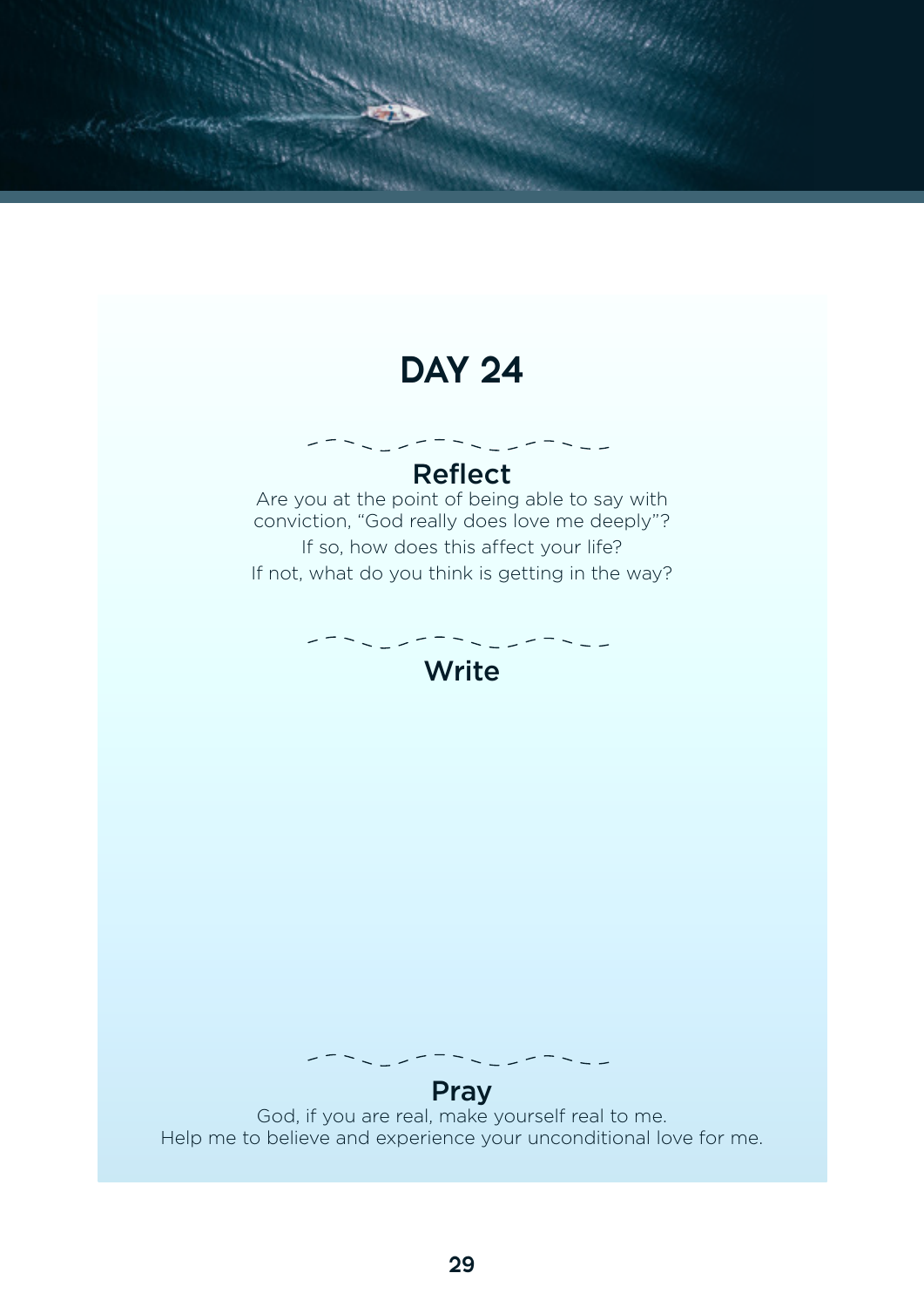### **WEEK 5 LIFE**

**MAGAZINA** 

Since, then, you have been raised with Christ, set your hearts on things above, where Christ is, seated at the right hand of God. Set your minds on things above, not on earthly things. or you died, and your life is now hidden with Christ in God. When Christ, who is your life, appears, then you also will appear with him in glory.

Colossians 3:1–4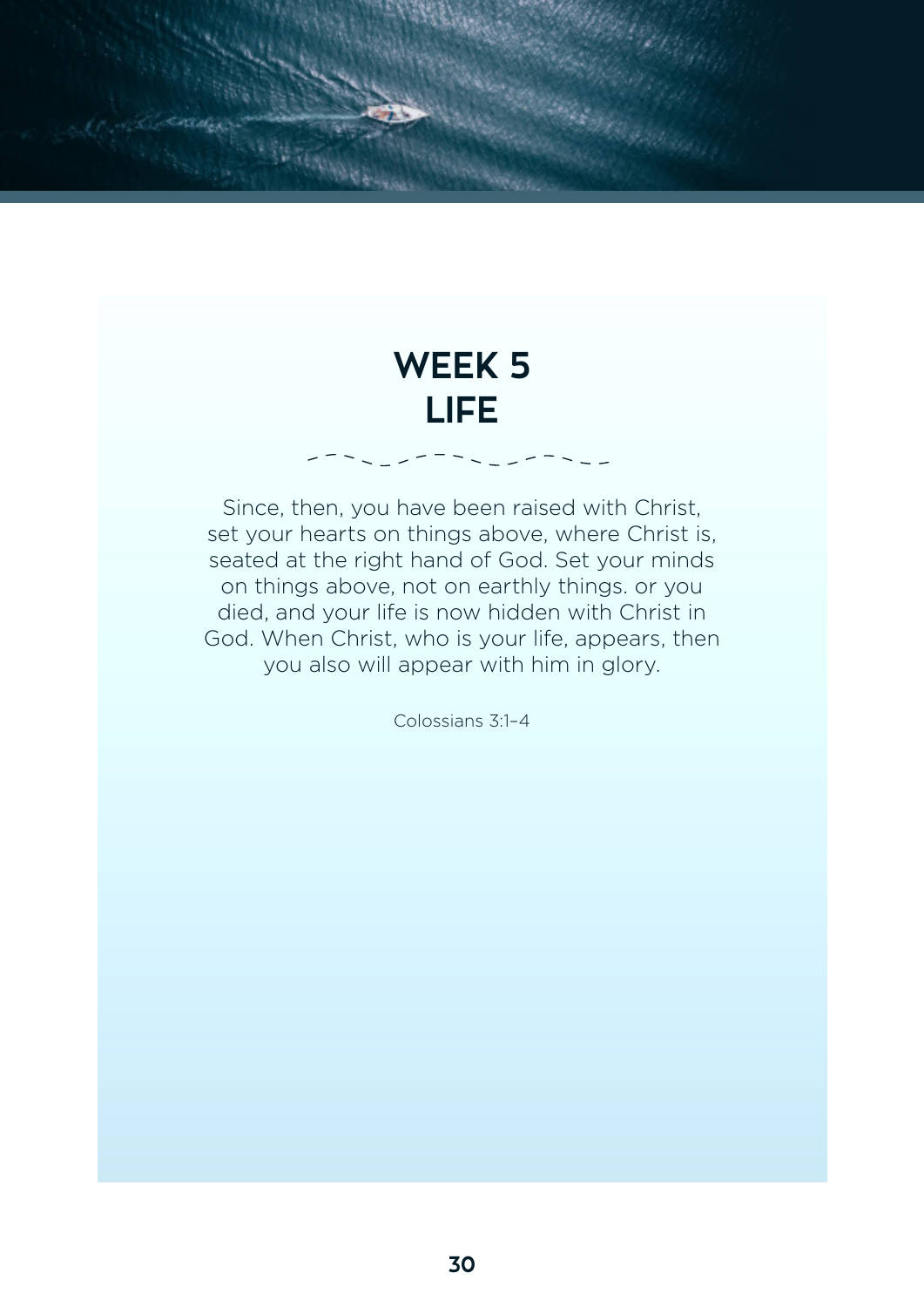

**SHARANA**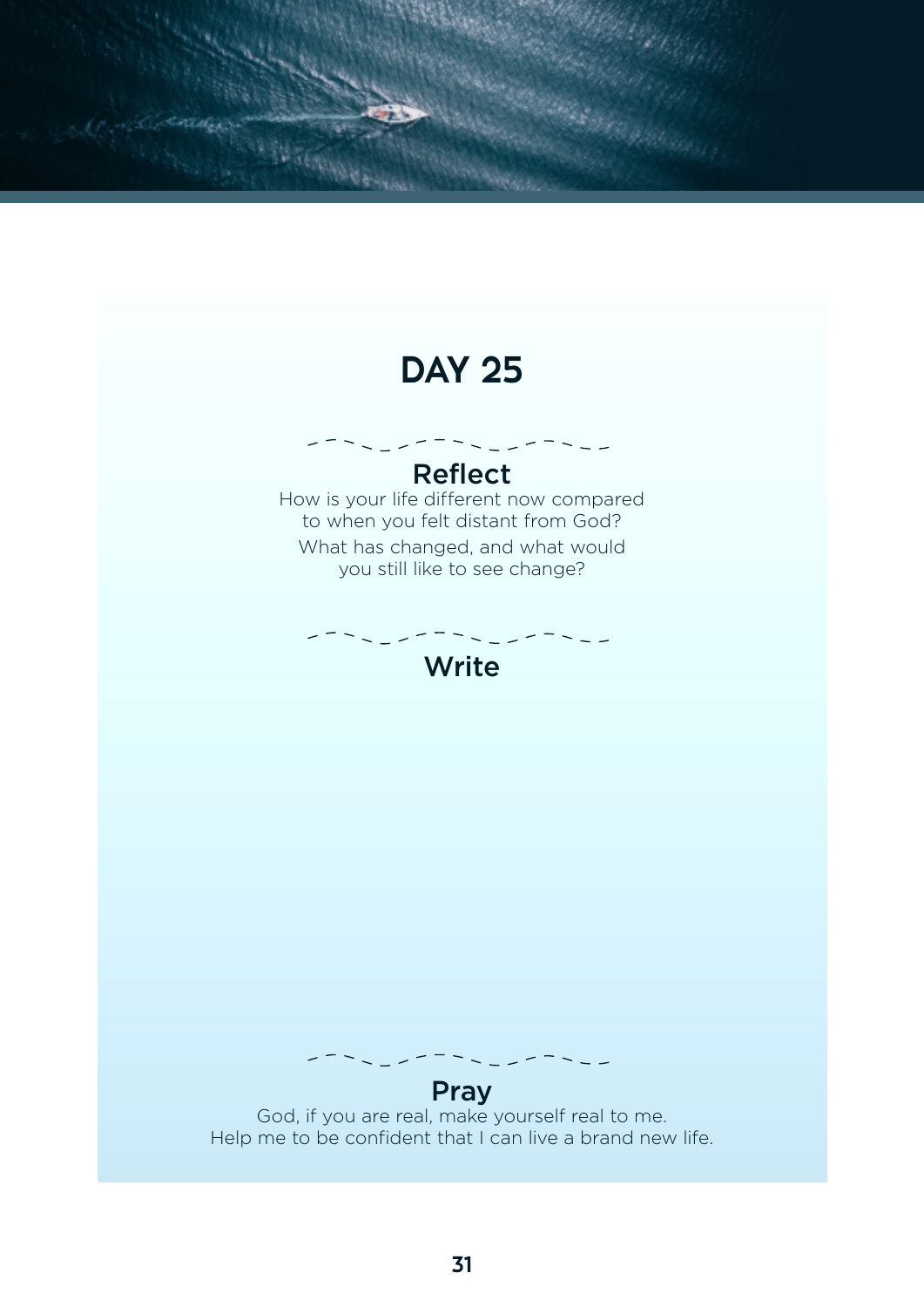**SHELLWAY** 

Reflect What has been your experience with church and church people? Do you think it's important to be part of a church? Why/why not? Is there an area of church life you are interested in being more involved in?





#### **Pray**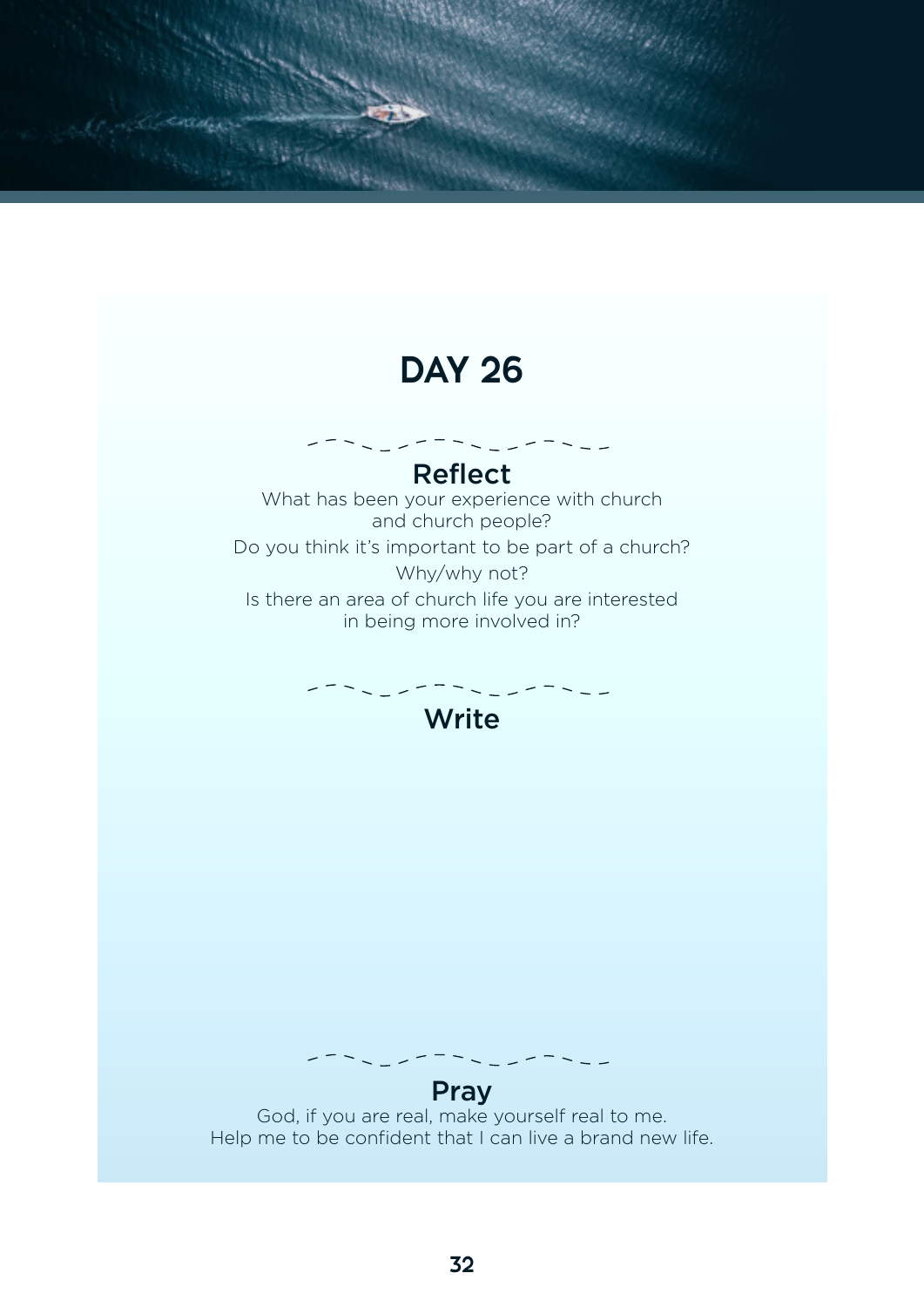**HELENA** 

Reflect How do you feel about having a daily time of prayer and Bible reading? What might be some of the obstacles? What has worked for you while doing this 30-day challenge? Would you know how to go about reading the Bible? If not, where might you go for help?



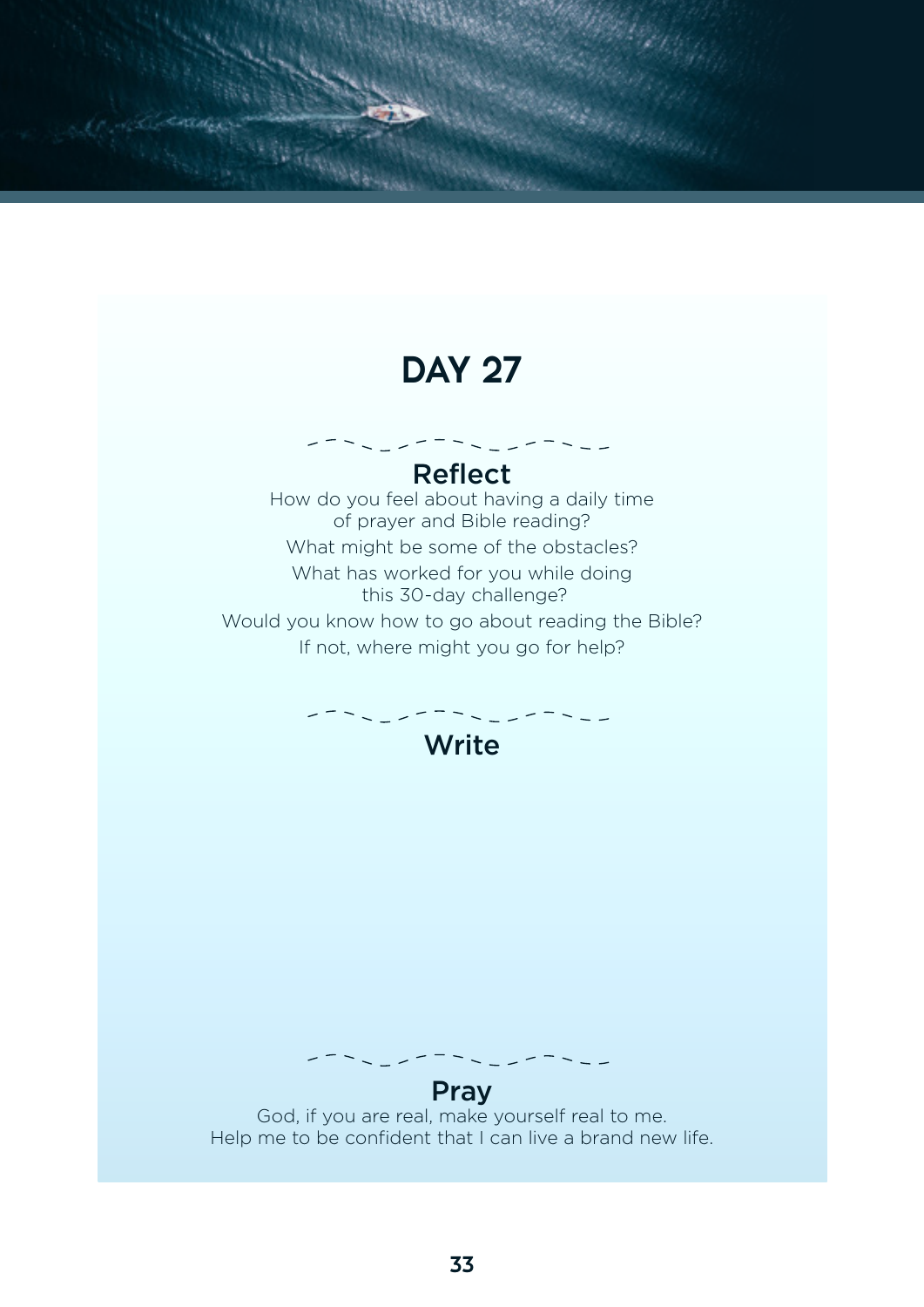**SHEERING** 

Reflect What sorts of thing would you look for in a church Small Group? And what would you want to avoid? Alpha is a great space to explore the big questions about life. Or you can experience God, community

and friendship on our discipleship experience, Chapter One. What would you like to try next?

Go to kchw.co.uk/sign-up to get started.



#### Pray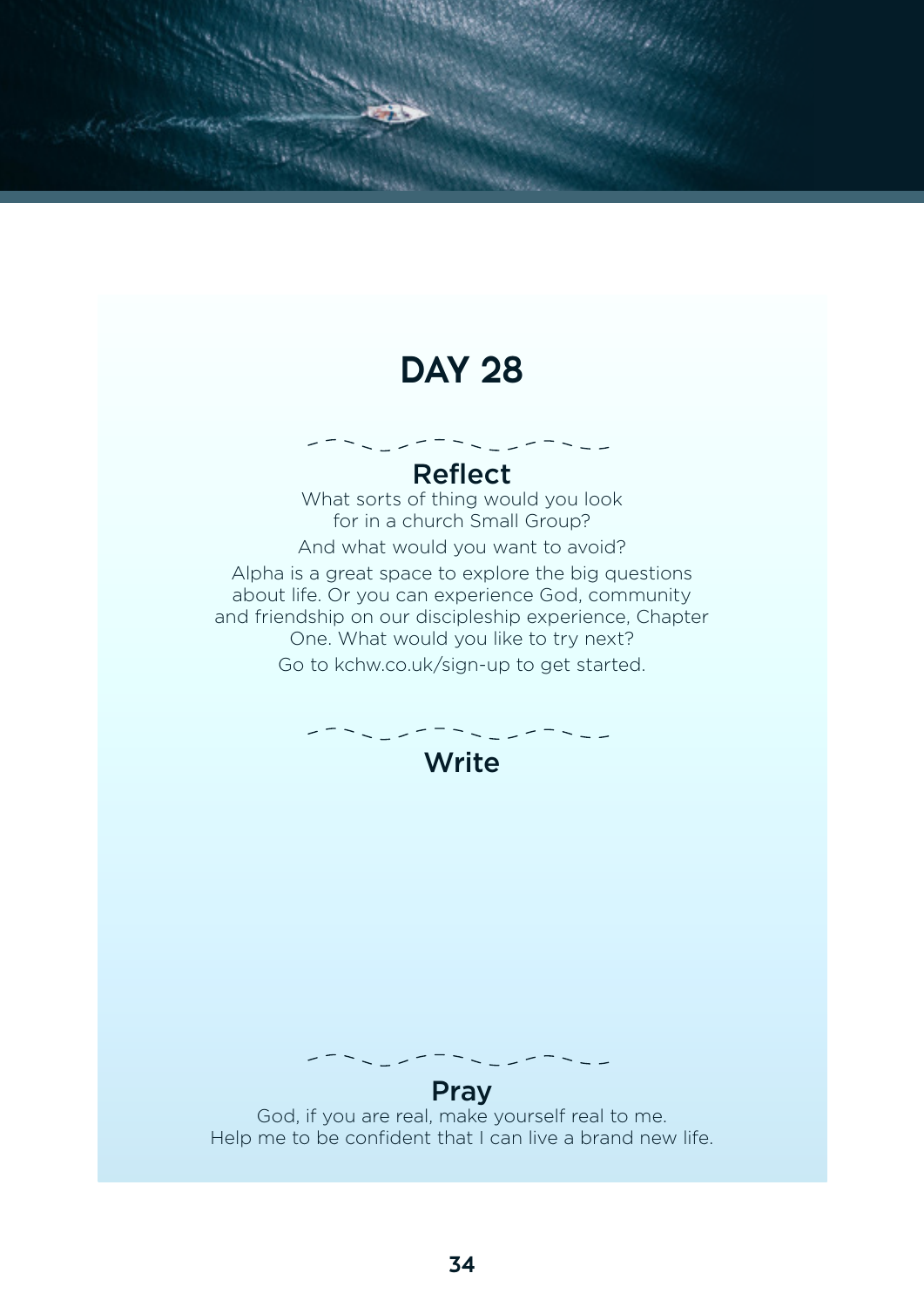**SHAFFING** 

### Reflect

How do you think God has gifted you and called you to serve others? Is there an area of church life where you might like to serve?

How are you going to get involved?



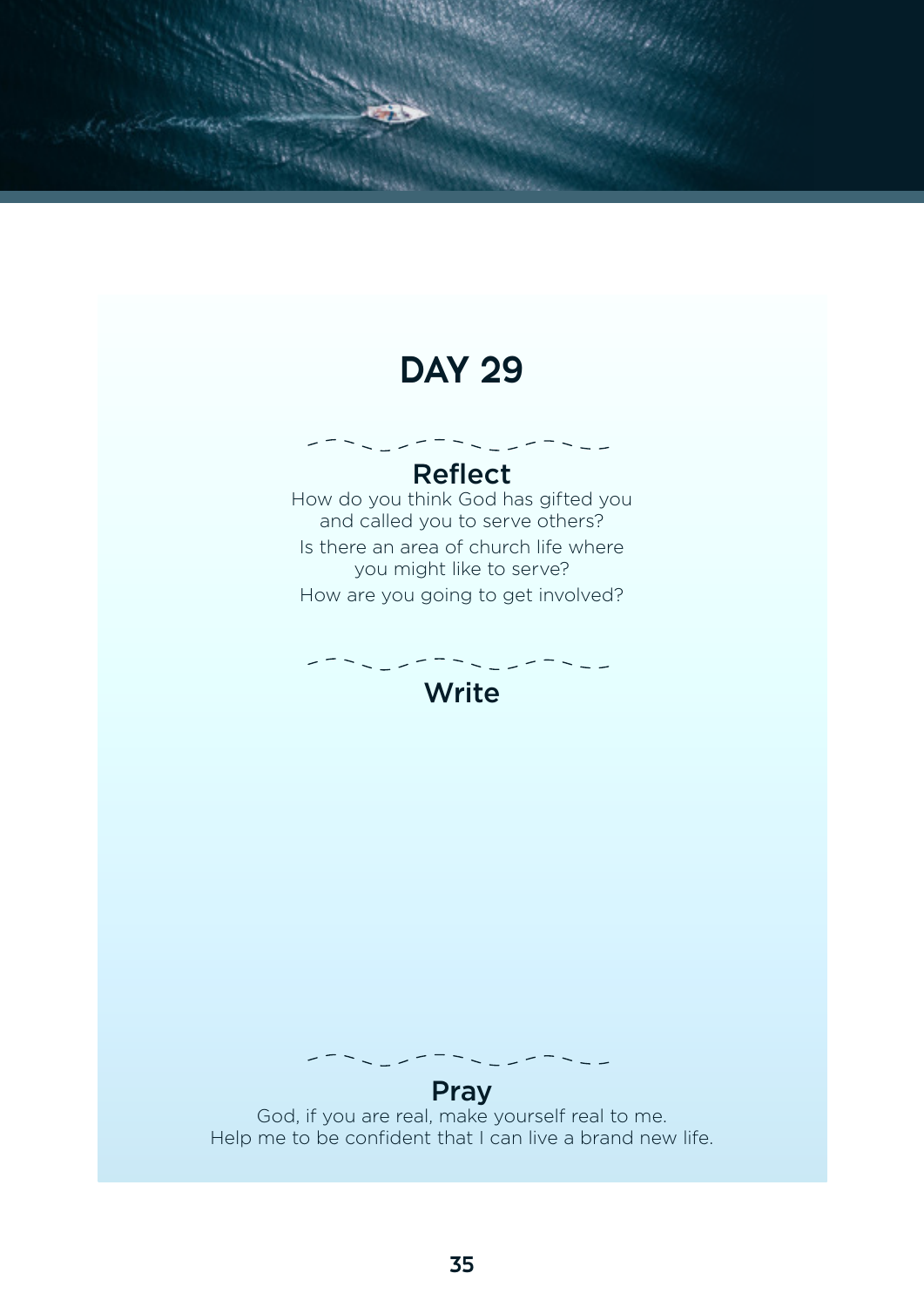**Matano** 

#### Reflect

Can you foresee anything that might make it hard for you to continue living in a sense of closeness with God as you go forward from here? What can you do to avoid straying from God in the future?

#### Write



Pray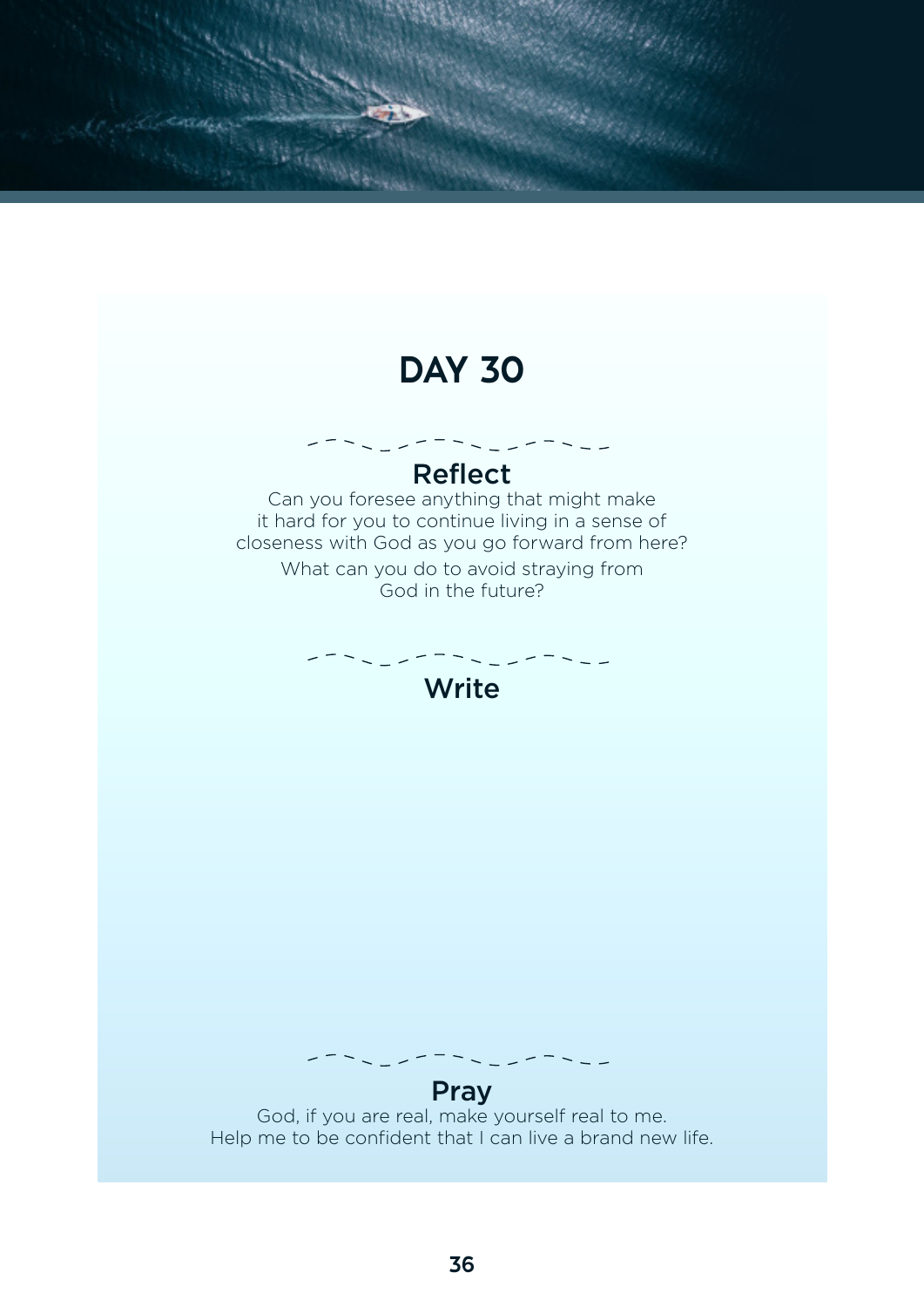#### If you have found God through this 30 week challenge, try praying this prayer for yourself:

"Jesus, thank you that you died for me on the cross. Thank you that you rose from the dead and paid my debt in full. I'm sorry for all the things in my life that have been wrong. I now choose to turn away from everything that is wrong, and I choose to follow you. I now receive your gift of forgiveness by trusting what you did on the cross for me. Thank you that I am forgiven and free from the past and that you welcome me home. I ask you to come into my life to be Lord of my life. I ask that you would fill me with your Holy Spirit and give me the strength to lead the kind of life you want me to lead. I give myself to you today. Thank you Jesus. Amen."

**SHEERING** 

#### **Next steps**

If you have made the decision to follow Jesus and prayed this powerful prayer, it's the best thing you could ever have done. You've found God – and more, you have been found.

It is now important that you talk to someone about it. Talk to the friend who introduced you to 'Finding God' or contact the church office on 01494 459 901 or office@kchw.co.uk. We would love to help you along the way as you set off on this new adventure.